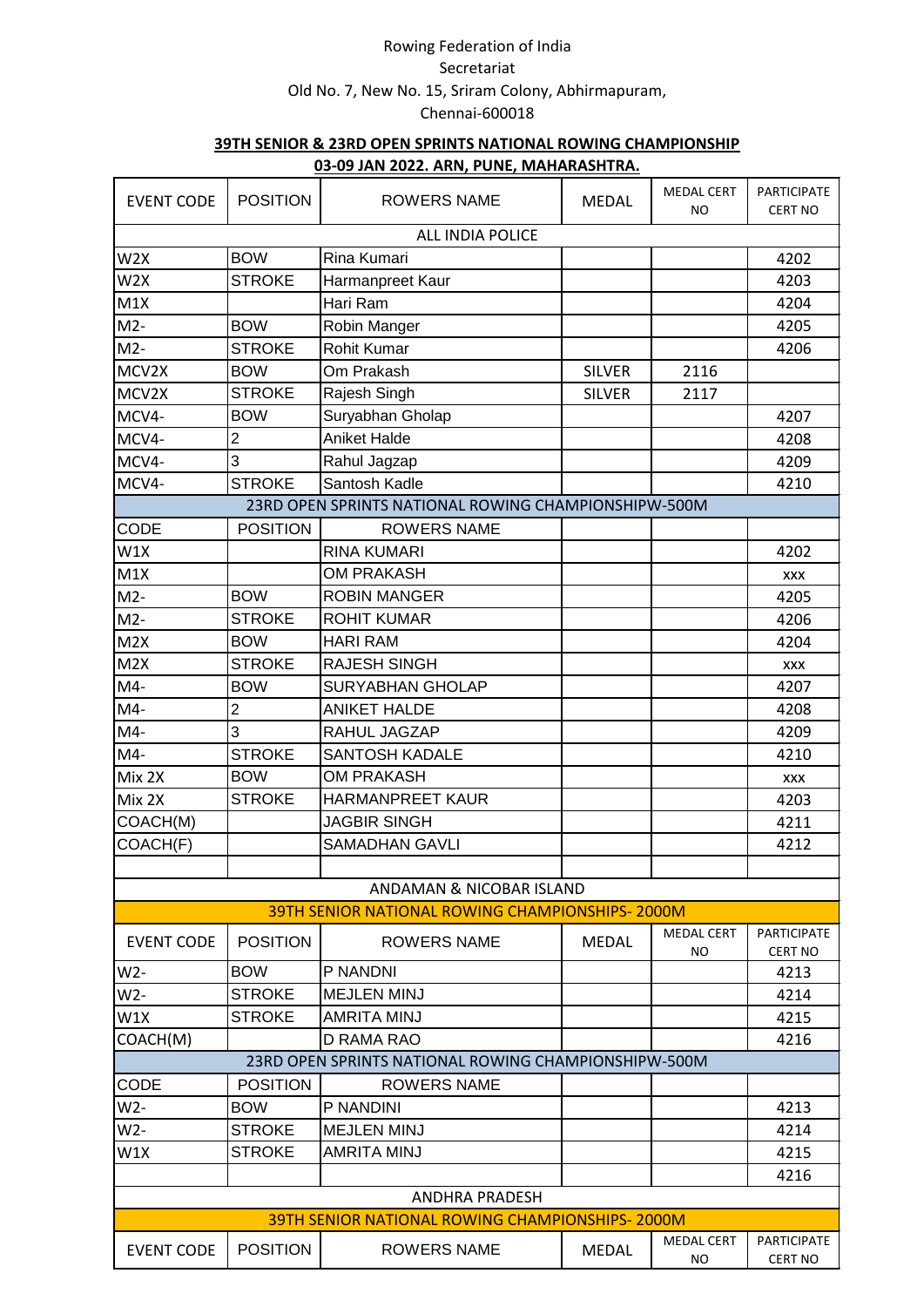| <b>EVENT CODE</b> | <b>POSITION</b> | _____<br>ROWERS NAME                                   | <b>MEDAL</b>  | <b>MEDAL CERT</b><br>NO. | PARTICIPATE<br><b>CERT NO</b>        |
|-------------------|-----------------|--------------------------------------------------------|---------------|--------------------------|--------------------------------------|
| $M2-$             | <b>BOW</b>      | PANDHI SATHISH                                         |               |                          | 4217                                 |
| $M2-$             | <b>STROKE</b>   | <b>DATTI LOKESH</b>                                    |               |                          | 4218                                 |
| LM2X              | <b>BOW</b>      | PAMIDI YUGANDHAR                                       |               |                          | 4219                                 |
| LM2X              | <b>STROKE</b>   | <b>GUTHIREDDY ANAND REDDY</b>                          |               |                          | 4220                                 |
| MCV2X             | <b>BOW</b>      | <b>UDARLA VIJAY</b>                                    |               |                          | 4221                                 |
| MCV2X             | <b>STROKE</b>   | <b>KOLLI SIVAJI</b>                                    |               |                          | 4222                                 |
| COACH(M)          |                 | V. SOHAN                                               |               |                          | 4224                                 |
|                   |                 | 23RD OPEN SPRINTS NATIONAL ROWING CHAMPIONSHIPW-500M   |               |                          |                                      |
| <b>CODE</b>       | <b>POSITION</b> | <b>ROWERS NAME</b>                                     |               |                          |                                      |
| $M2-$             | <b>BOW</b>      | PANDHI SATHISH                                         |               |                          | 4217                                 |
| $M2-$             | <b>STROKE</b>   | <b>DATTI LOKESH</b>                                    |               |                          | 4218                                 |
| LM2X              | <b>BOW</b>      | <b>PAMIDI YUGANDHAR</b>                                |               |                          | 4219                                 |
| LM2X              | <b>STROKE</b>   | <b>GUTHIREDDY ANAND REDDY</b>                          |               |                          | 4220                                 |
| Mix 2X            | <b>BOW</b>      | DASARI LAKSHMI PRASANNA                                |               |                          | 4223                                 |
| Mix 2X            | <b>STROKE</b>   | <b>UDARLA VIJAY</b>                                    |               |                          | 4221                                 |
|                   |                 |                                                        |               |                          |                                      |
|                   |                 | ARMY SPORTS CONTROL BOARD                              |               |                          |                                      |
|                   |                 | <b>39TH SENIOR NATIONAL ROWING CHAMPIONSHIPS-2000M</b> |               |                          |                                      |
| <b>EVENT CODE</b> | <b>POSITION</b> | <b>ROWERS NAME</b>                                     | <b>MEDAL</b>  | <b>MEDAL CERT</b><br>NO  | <b>PARTICIPATE</b><br><b>CERT NO</b> |
| M1X               |                 | <b>JAKAR KHAN</b>                                      | <b>SILVER</b> |                          |                                      |
| $M2-$             | <b>BOW</b>      | <b>AKSHAT</b>                                          | <b>SILVER</b> |                          |                                      |
| $M2-$             | <b>STROKE</b>   | <b>CHARANJEET SINGH</b>                                | <b>SILVER</b> |                          |                                      |
| M2X               | <b>BOW</b>      | <b>DUSHYANT</b>                                        | GOLD          |                          |                                      |
| M2X               | <b>STROKE</b>   | <b>SUKHMEET SINGH</b>                                  | <b>GOLD</b>   |                          |                                      |
| LM2X              | <b>BOW</b>      | <b>ARWINDER SINGH</b>                                  | GOLD          |                          |                                      |
| LM2X              | <b>STROKE</b>   | <b>AJAY TYAGI</b>                                      | GOLD          |                          |                                      |
| $M4-$             | <b>BOW</b>      | <b>BHOPAL SINGH</b>                                    | <b>SILVER</b> |                          |                                      |
| $M4-$             | $\overline{2}$  | <b>KULBIR</b>                                          | <b>SILVER</b> |                          |                                      |
| $M4-$             | 3               | <b>RANDEEP SINGH</b>                                   | <b>SILVER</b> |                          |                                      |
| $M4-$             | <b>STROKE</b>   | NARESH KALWANIYA                                       | <b>SILVER</b> |                          |                                      |
| $M8+$             | <b>BOW</b>      | <b>BHOPAL SINGH</b>                                    | <b>SILVER</b> |                          |                                      |
| $M8+$             | $\overline{c}$  | <b>JEGAN SEKAR</b>                                     | <b>SILVER</b> |                          |                                      |
| $M8+$             | 3               | <b>AKSHAT</b>                                          | <b>SILVER</b> |                          |                                      |
| $M8+$             | 4               | <b>KULBIR</b>                                          | <b>SILVER</b> |                          |                                      |
| $M8+$             | 5               | <b>KAPIL</b>                                           | <b>SILVER</b> |                          |                                      |
| $M8+$             | 6               | <b>IQBAL SINGH</b>                                     | <b>SILVER</b> |                          |                                      |
| $M8+$             | 7               | <b>TEJASH SHINDE</b>                                   | <b>SILVER</b> |                          |                                      |
| $M8+$             | <b>STROKE</b>   | CHARANJEET SINGH                                       | <b>SILVER</b> |                          |                                      |
| $M8+$             | <b>COX</b>      | <b>MAIMOM KIRAN SINGH</b>                              | <b>SILVER</b> |                          |                                      |
| PR3 M1X           |                 | PAWAR RAJESH                                           | <b>SILVER</b> |                          |                                      |
| COACH(M)          |                 | SONU LAXMI NARAIN                                      |               |                          | 4225                                 |
| COACH(F)          |                 | <b>VIKRAM SINGH</b>                                    |               |                          | 4226                                 |
| MANAGER(M)        |                 | LOKESH KUMAR                                           |               |                          | 4227                                 |
|                   |                 | 23RD OPEN SPRINTS NATIONAL ROWING CHAMPIONSHIPW-500M   |               |                          |                                      |
| <b>CODE</b>       | <b>POSITION</b> | <b>ROWERS NAME</b>                                     |               |                          |                                      |
| M1X               |                 | <b>BITTU SINGH</b>                                     | <b>BRONZE</b> |                          |                                      |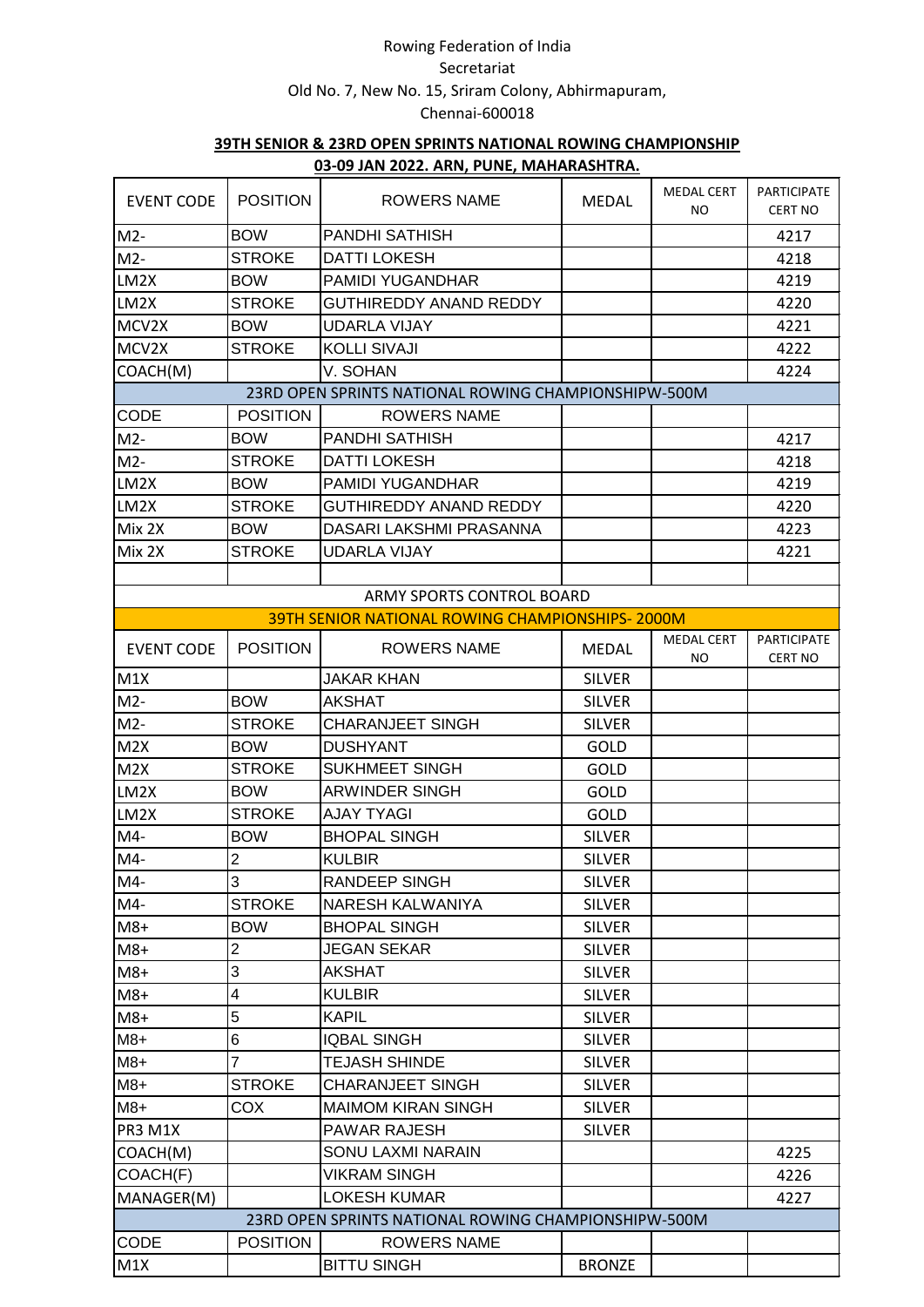|                   |                 | <u>03-09 JAN ZUZZ. ANN, PONE, MANANASHTNA.</u>         |               |                          |                                      |
|-------------------|-----------------|--------------------------------------------------------|---------------|--------------------------|--------------------------------------|
| <b>EVENT CODE</b> | <b>POSITION</b> | <b>ROWERS NAME</b>                                     | <b>MEDAL</b>  | <b>MEDAL CERT</b><br>NO. | <b>PARTICIPATE</b><br><b>CERT NO</b> |
| $M2-$             | <b>BOW</b>      | <b>AKSHAT</b>                                          | <b>SILVER</b> |                          |                                      |
| $M2-$             | <b>STROKE</b>   | <b>CHARANJEET SINGH</b>                                | <b>SILVER</b> |                          |                                      |
| M2X               | <b>BOW</b>      | <b>DUSHYANT</b>                                        | <b>GOLD</b>   |                          |                                      |
| M2X               | <b>STROKE</b>   | <b>SUKHMEET SINGH</b>                                  | <b>GOLD</b>   |                          |                                      |
| LM2X              | <b>BOW</b>      | <b>ARVINDER SINGH</b>                                  | GOLD          |                          |                                      |
| LM2X              | <b>STROKE</b>   | <b>SUNIL ATTRI</b>                                     | <b>GOLD</b>   |                          |                                      |
| $M4-$             | <b>BOW</b>      | <b>BHOPAL SINGH</b>                                    | <b>SILVER</b> |                          |                                      |
| $M4-$             | $\overline{c}$  | <b>KULBIR</b>                                          | <b>SILVER</b> |                          |                                      |
| M4-               | 3               | RANDEEP SINGH                                          | <b>SILVER</b> |                          |                                      |
| $M4-$             | <b>STROKE</b>   | NARESH KALWANIA                                        | <b>SILVER</b> |                          |                                      |
|                   |                 |                                                        |               |                          |                                      |
|                   |                 | ASSAM                                                  |               |                          |                                      |
|                   |                 | <b>39TH SENIOR NATIONAL ROWING CHAMPIONSHIPS-2000M</b> |               |                          |                                      |
|                   |                 |                                                        |               | <b>MEDAL CERT</b>        | PARTICIPATE                          |
| <b>EVENT CODE</b> | <b>POSITION</b> | ROWERS NAME                                            | <b>MEDAL</b>  | NO                       | <b>CERT NO</b>                       |
| W <sub>2</sub> X  | <b>BOW</b>      | PINKIE NATH                                            |               |                          | 4228                                 |
| W <sub>2</sub> X  | <b>STROKE</b>   | PARISMITA GOGOI                                        |               |                          | 4229                                 |
| M1X               |                 | <b>BIBHASH KALITA</b>                                  |               |                          | 4230                                 |
| $M2-$             | <b>BOW</b>      | ANSHUMAN DUTTA                                         |               |                          | 4231                                 |
| $M2-$             | <b>STROKE</b>   | SANJU BORGOHAIN                                        |               |                          | 4232                                 |
| MCV2X             | <b>BOW</b>      | <b>GOVIND SINGH</b>                                    |               |                          | 4233                                 |
| MCV2X             | <b>STROKE</b>   | <b>IMMANUVAL DAVID SINGH SUNDARRAI</b>                 |               |                          | 4234                                 |
| WRE 1             |                 |                                                        |               |                          |                                      |
|                   |                 | 23RD OPEN SPRINTS NATIONAL ROWING CHAMPIONSHIPW-500M   |               |                          |                                      |
| CODE              | <b>POSITION</b> | <b>ROWERS NAME</b>                                     |               |                          |                                      |
| W1X               |                 | PINKIE NATH                                            |               |                          | 4228                                 |
| M1X               |                 | <b>BIBHASH KALITA</b>                                  |               |                          | 4230                                 |
| $M2-$             | <b>BOW</b>      | ANSHUMAN DUTTA                                         |               |                          | 4231                                 |
| $M2-$             | <b>STROKE</b>   | SANJU BORGOHAIN                                        |               |                          | 4232                                 |
|                   |                 | <b>BIHAR</b>                                           |               |                          |                                      |
|                   |                 | <b>39TH SENIOR NATIONAL ROWING CHAMPIONSHIPS-2000M</b> |               |                          |                                      |
|                   |                 |                                                        |               | <b>MEDAL CERT</b>        | <b>PARTICIPATE</b>                   |
| <b>EVENT CODE</b> | <b>POSITION</b> | <b>ROWERS NAME</b>                                     | <b>MEDAL</b>  | ΝO                       | CERT NO                              |
| M1X               |                 | DIPANSHU KUMAR SINGH                                   |               |                          | 4235                                 |
|                   |                 | 23RD OPEN SPRINTS NATIONAL ROWING CHAMPIONSHIPW-500M   |               |                          |                                      |
| <b>CODE</b>       | <b>POSITION</b> | ROWERS NAME                                            |               |                          |                                      |
| M1X               |                 | DIPANSHU KUMAR SINGH                                   |               |                          | 4235                                 |
|                   |                 |                                                        |               |                          |                                      |
|                   |                 | <b>CHANDIGARH</b>                                      |               |                          |                                      |
|                   |                 | <b>39TH SENIOR NATIONAL ROWING CHAMPIONSHIPS-2000M</b> |               |                          |                                      |
| <b>EVENT CODE</b> | <b>POSITION</b> | <b>ROWERS NAME</b>                                     | <b>MEDAL</b>  | <b>MEDAL CERT</b><br>ΝO  | <b>PARTICIPATE</b><br>CERT NO        |
| W1X               |                 | <b>MEENU GHANGHAS</b>                                  |               |                          | 4236                                 |
| W2-               | <b>BOW</b>      | <b>MONALISA MOHANTY</b>                                |               |                          | 4237                                 |
| $W2-$             | <b>STROKE</b>   | <b>AMRIT PAL KAUR</b>                                  |               |                          | 4238                                 |
| W <sub>2</sub> X  | <b>BOW</b>      | <b>POONAM</b>                                          |               |                          | 4239                                 |
| W <sub>2</sub> X  | <b>STROKE</b>   | <b>GURBANI KAUR</b>                                    |               |                          | 4240                                 |
|                   |                 |                                                        |               |                          |                                      |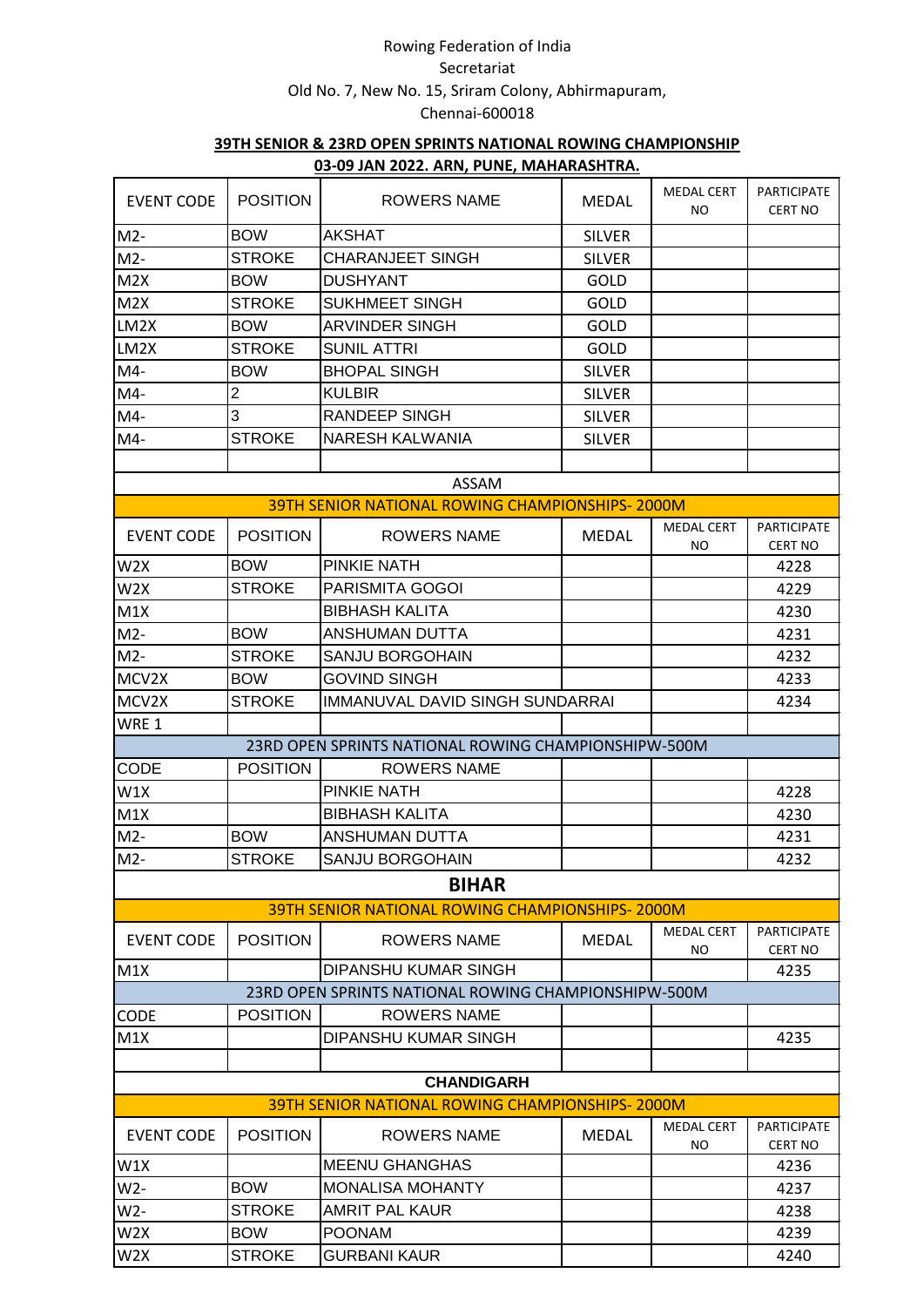| <b>EVENT CODE</b> | <b>POSITION</b> | <u>00 00 min Euchtming Fond, minimum ion fundi</u><br>ROWERS NAME | <b>MEDAL</b> | <b>MEDAL CERT</b><br>NO. | PARTICIPATE<br><b>CERT NO</b> |  |  |  |
|-------------------|-----------------|-------------------------------------------------------------------|--------------|--------------------------|-------------------------------|--|--|--|
| M1X               |                 | <b>AJAY</b>                                                       |              |                          | 4241                          |  |  |  |
| $M2-$             | <b>BOW</b>      | <b>SUNIL KUMAR</b>                                                |              |                          | 4242                          |  |  |  |
| $M2-$             | <b>STROKE</b>   | RAVINDERJIT SINGH                                                 |              |                          | 4243                          |  |  |  |
| M2X               | <b>BOW</b>      | PREDHUMAN SINGH                                                   |              |                          | 4244                          |  |  |  |
| M2X               | <b>STROKE</b>   | LAIMAYUM DIKBIJOY SHARMA                                          |              |                          | 4245                          |  |  |  |
| LM2X              | <b>BOW</b>      | LOKESH                                                            |              |                          | 4246                          |  |  |  |
| LM2X              | <b>STROKE</b>   | <b>JAYANT</b>                                                     |              |                          | 4247                          |  |  |  |
| $M4-$             | <b>BOW</b>      | <b>LOVE PREET</b>                                                 |              |                          | 4248                          |  |  |  |
| $M4-$             | $\overline{2}$  | <b>GURPREET SINGH</b>                                             |              |                          | 4249                          |  |  |  |
| $M4-$             | 3               | <b>ARJUN</b>                                                      |              |                          | 4250                          |  |  |  |
| M4-               | <b>STROKE</b>   | VIJAY                                                             |              |                          | 4251                          |  |  |  |
| MCV2X             | <b>BOW</b>      | <b>RAJINDER SINGH</b>                                             |              |                          | 4252                          |  |  |  |
| MCV2X             | <b>STROKE</b>   | <b>GULSHAN</b>                                                    |              |                          | 4253                          |  |  |  |
| MCV4-             | <b>BOW</b>      | <b>SUKHDEEP SINGH</b>                                             | GOLD         |                          |                               |  |  |  |
| MCV4-             | $\overline{c}$  | <b>SAHIL MUDGIL</b>                                               | GOLD         |                          |                               |  |  |  |
| MCV4-             | 3               | <b>GULSHAN KUMAR</b>                                              | GOLD         |                          |                               |  |  |  |
| MCV4-             | <b>STROKE</b>   | <b>ADITYA SINGH</b>                                               | <b>GOLD</b>  |                          |                               |  |  |  |
| COACH(M)          |                 | DEEPAK KUMAR SINGH                                                |              |                          | 4258                          |  |  |  |
| COACH(F)          |                 | <b>JAIBIR SINGH</b>                                               |              |                          | 4259                          |  |  |  |
| MANAGER(M)        |                 | <b>SISHANPAL</b>                                                  |              |                          | 4260                          |  |  |  |
|                   |                 | 23RD OPEN SPRINTS NATIONAL ROWING CHAMPIONSHIPW-500M              |              |                          |                               |  |  |  |
| CODE              | <b>POSITION</b> | <b>ROWERS NAME</b>                                                |              |                          |                               |  |  |  |
| W1X               |                 | <b>MEENU GHANGHAS</b>                                             |              |                          | 4236                          |  |  |  |
| W <sub>2</sub> x  | <b>BOW</b>      | <b>POONAM</b>                                                     |              |                          | 4239                          |  |  |  |
| W <sub>2</sub> X  | <b>STROKE</b>   | <b>GURBANI KAUR</b>                                               |              |                          | 4240                          |  |  |  |
| W4-               | <b>BOW</b>      | <b>MONALISA MOHANTY</b>                                           |              |                          | 4237                          |  |  |  |
| W4-               | $\overline{c}$  | <b>MAMATA JENA</b>                                                |              |                          | 4254                          |  |  |  |
| W4-               | 3               | PRIYADARSINI ROUT                                                 |              |                          | 4255                          |  |  |  |
| W4-               | <b>STROKE</b>   | <b>AMRIT PAL KAUR</b>                                             |              |                          | 4238                          |  |  |  |
| M1X               |                 | <b>AJAY</b>                                                       |              |                          | 4241                          |  |  |  |
| $M2-$             | <b>BOW</b>      | <b>SUNIL KUMAR</b>                                                |              |                          | 4242                          |  |  |  |
| $M2-$             | <b>STROKE</b>   | RAVINDERJIT SINGH                                                 |              |                          | 4243                          |  |  |  |
| M2X               | <b>BOW</b>      | <b>RAJINDER SINGH</b>                                             |              |                          | 4252                          |  |  |  |
| M2X               | <b>STROKE</b>   | <b>GULSHAN</b>                                                    |              |                          | 4253                          |  |  |  |
| LM2X              | <b>BOW</b>      | LOKESH                                                            |              |                          | 4246                          |  |  |  |
| LM2X              | <b>STROKE</b>   | <b>JAYANT</b>                                                     |              |                          | 4247                          |  |  |  |
| M4-               | <b>BOW</b>      | SUKHDEEP SINGH                                                    |              |                          | <b>XXX</b>                    |  |  |  |
| $M4-$             | $\overline{2}$  | <b>SAHIL MUDGIL</b>                                               |              |                          | <b>XXX</b>                    |  |  |  |
| M4-               | 3               | GULSHAN KUMAR                                                     |              |                          | <b>XXX</b>                    |  |  |  |
| M4-               | <b>STROKE</b>   | <b>ADITYA SINGH</b>                                               |              |                          | <b>XXX</b>                    |  |  |  |
| Mix 2X            | <b>BOW</b>      | <b>SAURAV</b>                                                     |              |                          | 4256                          |  |  |  |
| Mix 2X            | STROKE          | <b>PRIYANKA</b>                                                   |              |                          | 4257                          |  |  |  |
|                   |                 |                                                                   |              |                          |                               |  |  |  |
|                   | <b>DELHI</b>    |                                                                   |              |                          |                               |  |  |  |
|                   |                 | 39TH SENIOR NATIONAL ROWING CHAMPIONSHIPS-2000M                   |              |                          |                               |  |  |  |
| <b>EVENT CODE</b> | <b>POSITION</b> | <b>ROWERS NAME</b>                                                | <b>MEDAL</b> | <b>MEDAL CERT</b><br>NO. | <b>PARTICIPATE</b><br>CERT NO |  |  |  |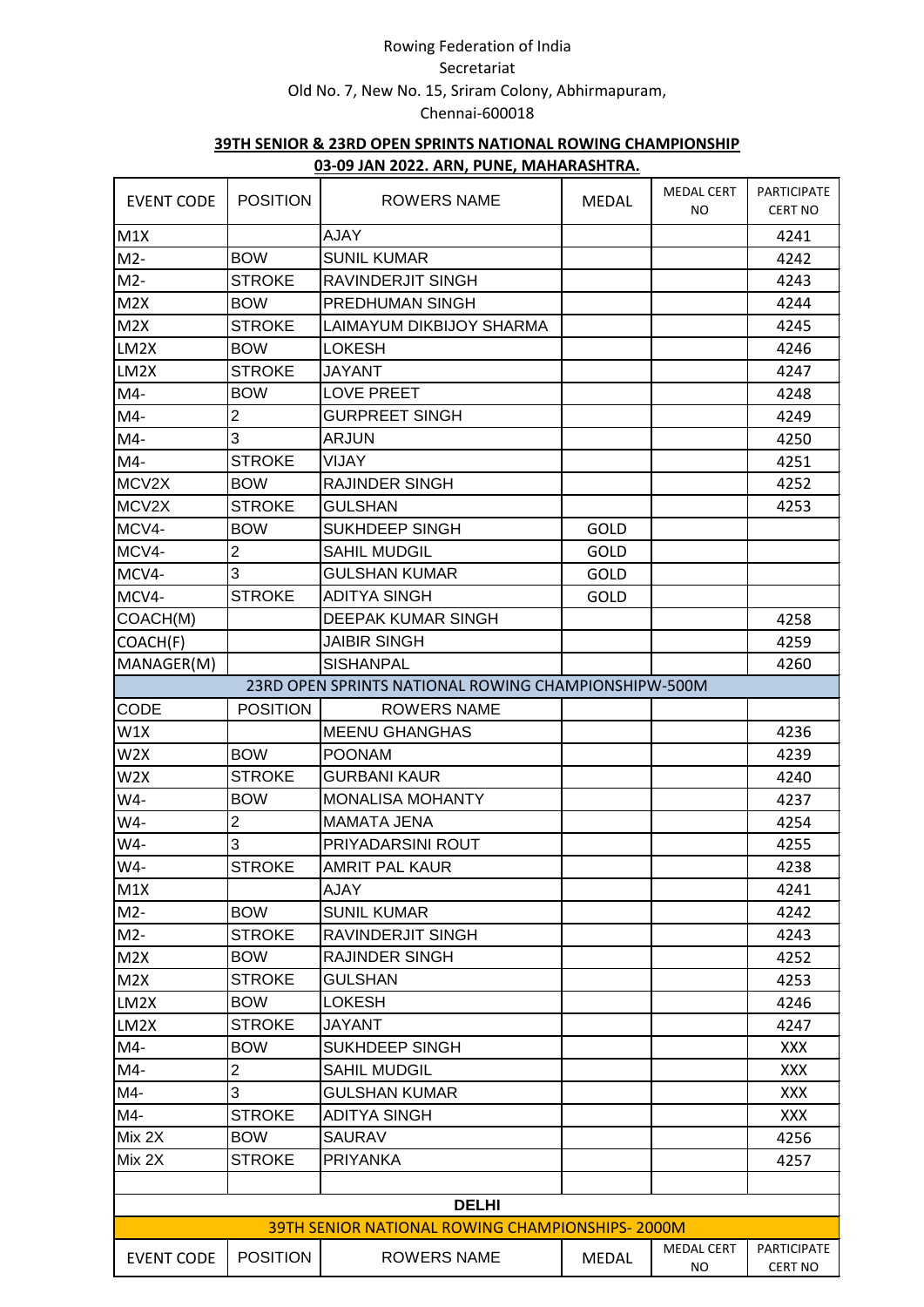|                   |                 | <u>00 00 min Euchtming Fond, minimum ion fundi</u>   |               |                          |                                      |
|-------------------|-----------------|------------------------------------------------------|---------------|--------------------------|--------------------------------------|
| <b>EVENT CODE</b> | <b>POSITION</b> | <b>ROWERS NAME</b>                                   | <b>MEDAL</b>  | <b>MEDAL CERT</b><br>NO. | <b>PARTICIPATE</b><br><b>CERT NO</b> |
| M1X               |                 | <b>SUKHBIR</b>                                       |               |                          | 4261                                 |
| $M2-$             | <b>BOW</b>      | <b>BHUPENDER</b>                                     |               |                          | 4262                                 |
| $M2-$             | <b>STROKE</b>   | <b>VINAY KUMAR</b>                                   |               |                          | 4263                                 |
| LM2X              | <b>BOW</b>      | <b>MUKESH</b>                                        |               |                          | 4264                                 |
| LM2X              | <b>STROKE</b>   | <b>ROHIT</b>                                         |               |                          | 4265                                 |
| MCV4-             | <b>BOW</b>      | <b>ROHAN</b>                                         |               |                          | 4266                                 |
| MCV4-             | $\overline{c}$  | <b>KAPIL RANA</b>                                    |               |                          | 4267                                 |
| MCV4-             | 3               | <b>ABHAY CHOUDHARY</b>                               |               |                          | 4268                                 |
| MCV4-             | <b>STROKE</b>   | <b>PRINCE</b>                                        |               |                          | 4269                                 |
| MRE <sub>1</sub>  |                 | <b>AVHISHEK</b>                                      |               |                          | 4270                                 |
| MRE <sub>2</sub>  |                 | DEESHANT S/O MANGE                                   |               |                          | 4271                                 |
| COACH(M)          |                 | <b>INDERPAL SIWATCH</b>                              |               |                          | 4272                                 |
| <b>COACH</b>      |                 | <b>VIKAS SINGH</b>                                   |               |                          | 4273                                 |
| MANAGER(M)        |                 | <b>ATIN CHAUDHARY</b>                                |               |                          | 4274                                 |
|                   |                 | 23RD OPEN SPRINTS NATIONAL ROWING CHAMPIONSHIPW-500M |               |                          |                                      |
| <b>CODE</b>       | <b>POSITION</b> | <b>ROWERS NAME</b>                                   |               |                          |                                      |
| M1X               |                 | <b>SUKHBIR</b>                                       |               |                          | 4261                                 |
| $M2-$             | <b>BOW</b>      | <b>BHUPENDER</b>                                     |               |                          | 4262                                 |
| $M2-$             | <b>STROKE</b>   | <b>VINAY KUMAR</b>                                   |               |                          | 4263                                 |
| LM2X              | <b>BOW</b>      | <b>MUKESH</b>                                        |               |                          | 4264                                 |
| LM2X              | <b>STROKE</b>   | <b>ROHIT</b>                                         |               |                          | 4265                                 |
|                   |                 |                                                      |               |                          |                                      |
|                   |                 | <b>HARYANA</b>                                       |               |                          |                                      |
|                   |                 | 39TH SENIOR NATIONAL ROWING CHAMPIONSHIPS-2000M      |               |                          |                                      |
|                   |                 |                                                      |               | <b>MEDAL CERT</b>        | <b>PARTICIPATE</b>                   |
| <b>EVENT CODE</b> | <b>POSITION</b> | <b>ROWERS NAME</b>                                   | <b>MEDAL</b>  | NO                       | <b>CERT NO</b>                       |
| W1X               |                 | <b>ANNU D/O RANDHIR</b>                              |               |                          | 4275                                 |
| W2-               | <b>BOW</b>      | <b>MUKESH KUMARI</b>                                 |               |                          | 4276                                 |
| $W2-$             | <b>STROKE</b>   | <b>SUDESH RANI</b>                                   |               |                          | 4277                                 |
| W <sub>2</sub> X  | <b>BOW</b>      | <b>AVINASH KAUR</b>                                  | GOLD          | 2075                     |                                      |
| W2X               | <b>STROKE</b>   | KIRAN D/O RAJESH                                     | GOLD          | 2076                     |                                      |
| W4-               | <b>BOW</b>      | SWEETI D/O SURESH KUMAR                              |               |                          | XXX                                  |
| W4-               | $\overline{2}$  | ANU D/O PARMEET                                      |               |                          | XXX                                  |
| W4-               | 3               | NIDHI D/O VIRENDER SINGH                             |               |                          | XXX                                  |
| W4-               | <b>STROKE</b>   | <b>HARPREET KAUR</b>                                 |               |                          | XXX                                  |
| M1X               |                 | <b>PARMINDER SINGH</b>                               | <b>BRONZE</b> | 2101                     |                                      |
| $M2-$             | <b>BOW</b>      | <b>RANDEEP SINGH</b>                                 |               |                          | 4278                                 |
| $M2-$             | <b>STROKE</b>   | YOGESH S/O JITENDER                                  |               |                          | 4279                                 |
| M2X               | <b>BOW</b>      | <b>ANKIT SINGH</b>                                   |               |                          | 4280                                 |
| M2X               | <b>STROKE</b>   | ANDEEP S/O RAMESH CHANDER                            |               |                          | 4281                                 |
| LM2X              | <b>BOW</b>      | AJAY S/O AZAD SINGH                                  |               |                          | 4282                                 |
| LM2X              | <b>STROKE</b>   | ROHIT S/O RAM NIWAS                                  |               |                          | 4283                                 |
| M4-               | <b>BOW</b>      | <b>SANJAY MALIK</b>                                  | <b>BRONZE</b> | 2134                     |                                      |
| M4-               | $\overline{c}$  | <b>SURJEET SINGH</b>                                 | <b>BRONZE</b> | 3135                     |                                      |
| M4-               | 3               | SACHIN S/O RANDHIR                                   | <b>BRONZE</b> | 2136                     |                                      |
| M4-               | <b>STROKE</b>   | KAPIL S/O DHANANJAY                                  | <b>BRONZE</b> | 3137                     |                                      |
|                   |                 |                                                      |               |                          |                                      |
| $M8+$             | <b>BOW</b>      | <b>ARYAN S/O SURENDER</b>                            |               |                          | 4284                                 |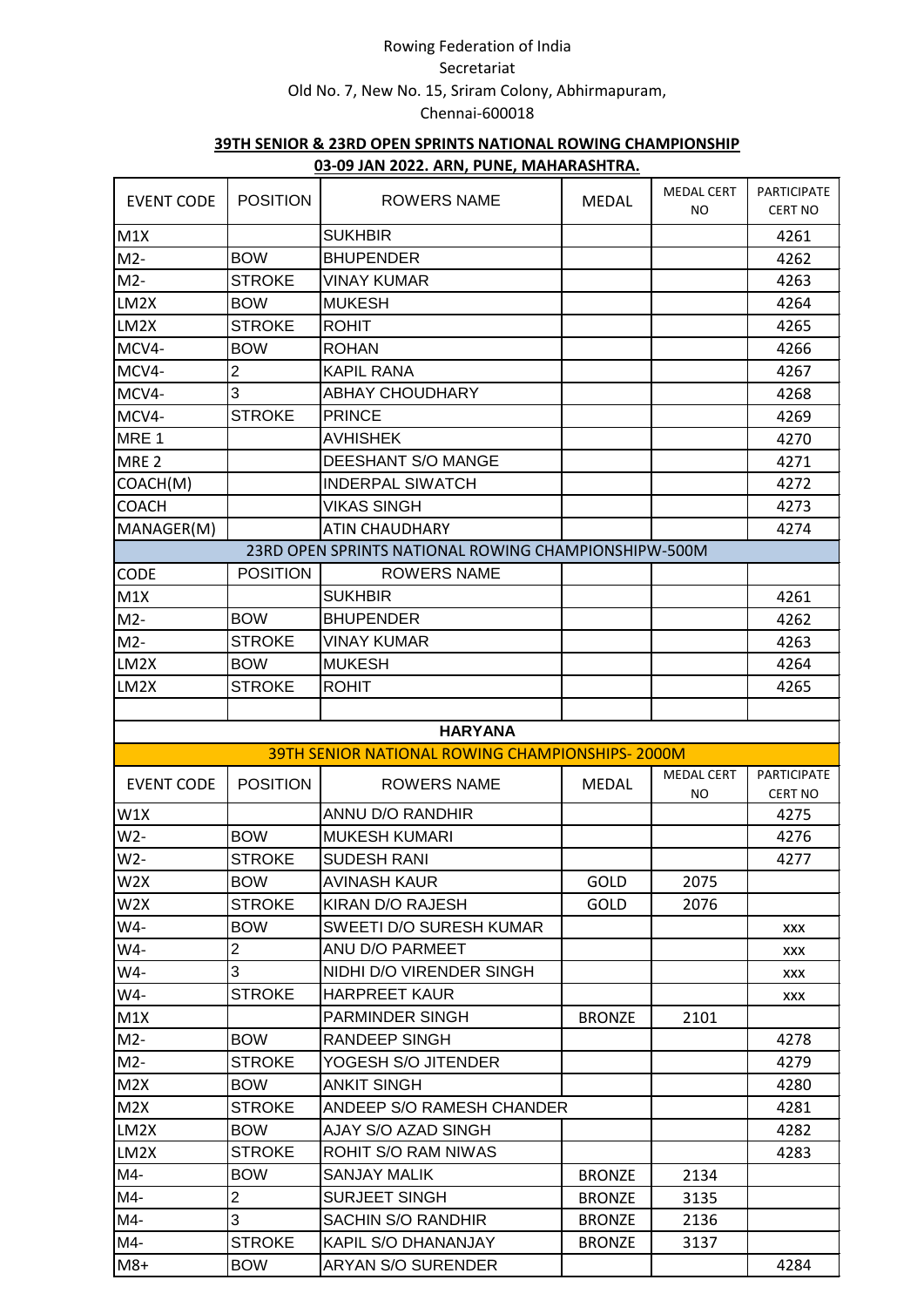| <b>EVENT CODE</b> | <b>POSITION</b>                                 | <b>ROWERS NAME</b>                                   | <b>MEDAL</b>  | <b>MEDAL CERT</b><br>NO. | <b>PARTICIPATE</b><br><b>CERT NO</b> |  |  |  |
|-------------------|-------------------------------------------------|------------------------------------------------------|---------------|--------------------------|--------------------------------------|--|--|--|
| $M8+$             | $\overline{2}$                                  | DEEPAK S/O KULDEEP                                   |               |                          | 4285                                 |  |  |  |
| $M8+$             | 3                                               | SAHIL S/O MUKESH KUMAR                               |               |                          | 4286                                 |  |  |  |
| $M8+$             | 4                                               | VISHAL SHARMA                                        |               |                          | 4287                                 |  |  |  |
| $M8+$             | $\overline{5}$                                  | RAHUL S/O KULDEEP SINGH                              |               |                          | 4288                                 |  |  |  |
| $M8+$             | 6                                               | VISHAL S/O SANJAY                                    |               |                          | 4289                                 |  |  |  |
| $M8+$             | 7                                               | <b>ANKIT S/O RAJPAL</b>                              |               |                          | 4290                                 |  |  |  |
| $M8+$             | <b>STROKE</b>                                   | RAVI BEDWAL                                          |               |                          | 4291                                 |  |  |  |
| $M8+$             | COX                                             | <b>SAGAR S/O RAMPHAL</b>                             |               |                          | 4292                                 |  |  |  |
| MCV2X             | <b>BOW</b>                                      | ANKIT S/O PAWAN KUMAR                                |               |                          | 4293                                 |  |  |  |
| MCV2X             | <b>STROKE</b>                                   | <b>LAKSHAY S/O SURENDER</b>                          |               |                          | 4294                                 |  |  |  |
| MCV4-             | <b>BOW</b>                                      | <b>ARYAN S/O SURENDER</b>                            |               |                          | XXX                                  |  |  |  |
| MCV4-             | $\overline{2}$                                  | DEEPAK S/O KULDEEP                                   |               |                          | XXX                                  |  |  |  |
| MCV4-             | 3                                               | SAHIL S/O MUKESH KUMAR                               |               |                          | <b>XXX</b>                           |  |  |  |
| MCV4-             | <b>STROKE</b>                                   | <b>VISHAL SHARMA</b>                                 |               |                          | <b>XXX</b>                           |  |  |  |
| PR3 M1X           |                                                 | <b>KULDEEP SINGH</b>                                 | <b>BRONZE</b> | 2179                     |                                      |  |  |  |
| COACH(M)          |                                                 | <b>CHAND CHAHAL</b>                                  |               |                          | 4295                                 |  |  |  |
| MANAGER(F)        |                                                 | <b>KAMLA CHEEMA</b>                                  |               |                          | 4296                                 |  |  |  |
|                   |                                                 | 23RD OPEN SPRINTS NATIONAL ROWING CHAMPIONSHIPW-500M |               |                          |                                      |  |  |  |
| <b>CODE</b>       | <b>POSITION</b>                                 | <b>ROWERS NAME</b>                                   |               |                          |                                      |  |  |  |
| W1X               |                                                 | <b>ANNU D/O RANDHIR</b>                              |               |                          | 4275                                 |  |  |  |
| $W2-$             | <b>BOW</b>                                      | <b>MUKESH KUMARI</b>                                 |               |                          | 4276                                 |  |  |  |
| W2-               | <b>STROKE</b>                                   | <b>SUDESH RANI</b>                                   |               |                          | 4277                                 |  |  |  |
| W <sub>2</sub> X  | <b>BOW</b>                                      | <b>AVINASH KAUR</b>                                  | GOLD          | 2054                     |                                      |  |  |  |
| W2X               | <b>STROKE</b>                                   | POOJA D/O AMAR CHAND                                 | <b>GOLD</b>   | 2055                     |                                      |  |  |  |
| W4-               | <b>BOW</b>                                      | SWEETI D/O SURESH KUMAR                              | <b>BRONZE</b> | 2025                     |                                      |  |  |  |
| W4-               | $\overline{2}$                                  | ANU D/O PARMEET                                      | <b>BRONZE</b> | 2026                     |                                      |  |  |  |
| W4-               | 3                                               | NIDHI D/O VIRENDER SINGH                             | <b>BRONZE</b> | 2027                     |                                      |  |  |  |
| W4-               | <b>STROKE</b>                                   | <b>HARPREET KAUR</b>                                 | <b>BRONZE</b> | 2028                     |                                      |  |  |  |
| M1X               |                                                 | PARMINDER SINGH                                      | GOLD          | 2051                     |                                      |  |  |  |
| $M2-$             | <b>BOW</b>                                      | ROHIT S/O SHARWAN                                    |               |                          | 4297                                 |  |  |  |
| $M2-$             | <b>STROKE</b>                                   | ARJUN S/O JAIDEV                                     |               |                          | 4298                                 |  |  |  |
| M2X               | <b>BOW</b>                                      | <b>ANKIT SINGH</b>                                   |               |                          | 4280                                 |  |  |  |
| M2X               | <b>STROKE</b>                                   | ANDEEP S/O RAMESH CHANDER                            |               |                          | 4281                                 |  |  |  |
| LM2X              | <b>BOW</b>                                      | LAKSHAY S/O SURENDER                                 |               |                          | 4299                                 |  |  |  |
| LM2X              | <b>STROKE</b>                                   | AJAY S/O AJAD SINGH                                  |               |                          | 4282                                 |  |  |  |
| M4-               | <b>BOW</b>                                      | <b>SANJAY MALIK</b>                                  | <b>BRONZE</b> | 2068                     |                                      |  |  |  |
| M4-               | $\overline{2}$                                  | <b>SURJEET SINGH</b>                                 | <b>BRONZE</b> | 2069                     |                                      |  |  |  |
| M4-               | 3                                               | <b>SACHIN</b>                                        | <b>BRONZE</b> | 2070                     |                                      |  |  |  |
| M4-               | <b>STROKE</b>                                   | <b>KAPIL</b>                                         | <b>BRONZE</b> | 2071                     |                                      |  |  |  |
| PR3 M1X           |                                                 | KULDEEP SINGH                                        | <b>BRONZE</b> | 2010                     |                                      |  |  |  |
| Mix 2X            | <b>BOW</b>                                      | ROHIT S/O RAM NIWAS                                  |               |                          | 4283                                 |  |  |  |
| Mix 2X            | <b>STROKE</b>                                   | KIRAN D/O RAJESH                                     |               |                          | XXX                                  |  |  |  |
|                   |                                                 |                                                      |               |                          |                                      |  |  |  |
|                   |                                                 | <b>INDIAN NAVY SPORTS CONTROL BOARD</b>              |               |                          |                                      |  |  |  |
|                   | 39TH SENIOR NATIONAL ROWING CHAMPIONSHIPS-2000M |                                                      |               |                          |                                      |  |  |  |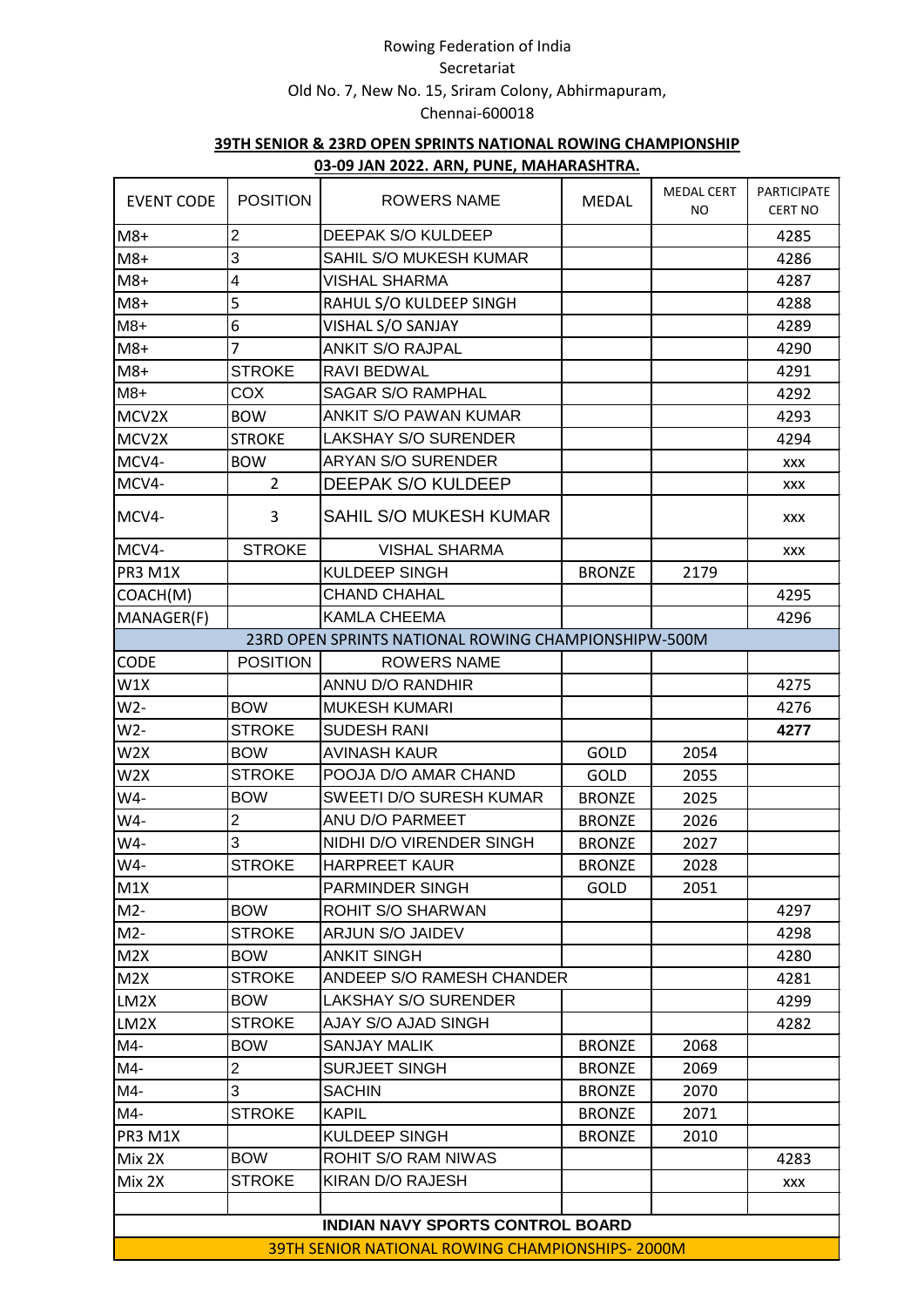|                   |                 | <u>03-03 JAN ZUZZ. ANN, FUNL, MAHANASHTINA.</u>      |               |                          |                                      |
|-------------------|-----------------|------------------------------------------------------|---------------|--------------------------|--------------------------------------|
| <b>EVENT CODE</b> | <b>POSITION</b> | ROWERS NAME                                          | <b>MEDAL</b>  | <b>MEDAL CERT</b><br>NO. | <b>PARTICIPATE</b><br><b>CERT NO</b> |
| <b>EVENT CODE</b> | <b>POSITION</b> | <b>ROWERS NAME</b>                                   | <b>MEDAL</b>  | <b>MEDAL CERT</b><br>NO  | <b>PARTICIPATE</b><br><b>CERT NO</b> |
| M2X               | <b>BOW</b>      | <b>SATHBIR SINGH</b>                                 |               |                          | 4300                                 |
| M2X               | <b>STROKE</b>   | <b>MAHESHWAR SINGH</b>                               |               |                          | 4301                                 |
| $M8+$             | <b>BOW</b>      | <b>DUDU SAI RAJU</b>                                 |               |                          | 4302                                 |
| $M8+$             | $\overline{2}$  | NIKHIL GOLIYAN                                       |               |                          | 4303                                 |
| $M8+$             | 3               | <b>AMAN RATHORE</b>                                  |               |                          | 4308                                 |
| $M8+$             | 4               | <b>MANJINDER SINGH</b>                               |               |                          | 4309                                 |
| $M8+$             | 5               | <b>PARAS</b>                                         |               |                          | 4306                                 |
| $M8+$             | 6               | <b>ERVA SATISH</b>                                   |               |                          | 4307                                 |
| $M8+$             | $\overline{7}$  | <b>SATHNAM SINGH</b>                                 |               |                          | 4304                                 |
| $M8+$             | <b>STROKE</b>   | <b>LUCKY</b>                                         |               |                          | 4305                                 |
| $M8+$             | <b>COX</b>      | <b>ROBIN</b>                                         |               |                          | 4310                                 |
| MRE 1             |                 | <b>NARENDER KUMAR</b>                                |               |                          | 4311                                 |
| COACH(M)          |                 | VISHNU PRASAD G                                      |               |                          | 4312                                 |
|                   |                 | 23RD OPEN SPRINTS NATIONAL ROWING CHAMPIONSHIPW-500M |               |                          |                                      |
| CODE              | <b>POSITION</b> | <b>ROWERS NAME</b>                                   |               |                          |                                      |
| $M2-$             | <b>BOW</b>      | <b>PARAS</b>                                         |               |                          | 4306                                 |
| $M2-$             | <b>STROKE</b>   | <b>ERVA SATISH</b>                                   |               |                          | 4307                                 |
| M2X               | <b>BOW</b>      | <b>SATHBIR SINGH</b>                                 |               |                          | 4300                                 |
| M2X               | <b>STROKE</b>   | <b>MAHESHWAR SINGH</b>                               |               |                          | 4301                                 |
| M4-               | <b>BOW</b>      | <b>DUDU SAI RAJU</b>                                 |               |                          | 4302                                 |
| $M4-$             | $\overline{2}$  | NIKHIL GOLIYAN                                       |               |                          | 4303                                 |
| $M4-$             | 3               | <b>SATNAM SINGH</b>                                  |               |                          | 4304                                 |
| $M4-$             | <b>STROKE</b>   | <b>LUCKY</b>                                         |               |                          | 4305                                 |
|                   |                 |                                                      |               |                          |                                      |
|                   |                 | <b>JHARKHAND</b>                                     |               |                          |                                      |
|                   |                 | 39TH SENIOR NATIONAL ROWING CHAMPIONSHIPS-2000M      |               |                          |                                      |
| <b>EVENT CODE</b> | <b>POSITION</b> | ROWERS NAME                                          | MEDAL         | <b>MEDAL CERT</b><br>NO. | PARTICIPATE<br><b>CERT NO</b>        |
| M1X               |                 | <b>GURJANT SINGH</b>                                 |               |                          | 4313                                 |
| $M2-$             | <b>BOW</b>      | <b>LAKHVEER SINGH</b>                                |               |                          | 4314                                 |
| $M2-$             | <b>STROKE</b>   | <b>PARVINDER SINGH</b>                               |               |                          | 4315                                 |
| M2X               | <b>BOW</b>      | GURPARTAP SINGH                                      | <b>BRONZE</b> | 2112                     |                                      |
| M2X               | <b>STROKE</b>   | KIRANDEEP SINGH                                      | <b>BRONZE</b> | 2113                     |                                      |
| LM2X              | <b>BOW</b>      | <b>NIRMAL SINGH</b>                                  |               |                          | 4316                                 |
| LM2X              | <b>STROKE</b>   | <b>SIKANDER SINGH</b>                                |               |                          | 4317                                 |
| MRE <sub>1</sub>  |                 | JASPINDER SINGH                                      |               |                          | 4318                                 |
| MRE <sub>3</sub>  |                 | <b>KARNAL SINGH</b>                                  |               |                          | 4319                                 |
|                   |                 | 23RD OPEN SPRINTS NATIONAL ROWING CHAMPIONSHIPW-500M |               |                          |                                      |
| <b>CODE</b>       | <b>POSITION</b> | <b>ROWERS NAME</b>                                   |               |                          |                                      |
| M1X               |                 | <b>GURJANT SINGH</b>                                 |               |                          | 4313                                 |
| $M2-$             | <b>BOW</b>      | LAKHVEER SINGH                                       |               |                          | 4314                                 |
| $M2-$             | <b>STROKE</b>   | PARVINDER SINGH                                      |               |                          | 4315                                 |
| M2X               | <b>BOW</b>      | GURPARTAP SINGH                                      |               |                          | XXX.                                 |
| M2X               | <b>STROKE</b>   | <b>KIRANDEEP SINGH</b>                               |               |                          | <b>XXX</b>                           |
| LM2X              | <b>BOW</b>      | <b>NIRMAL SINGH</b>                                  |               |                          | 4316                                 |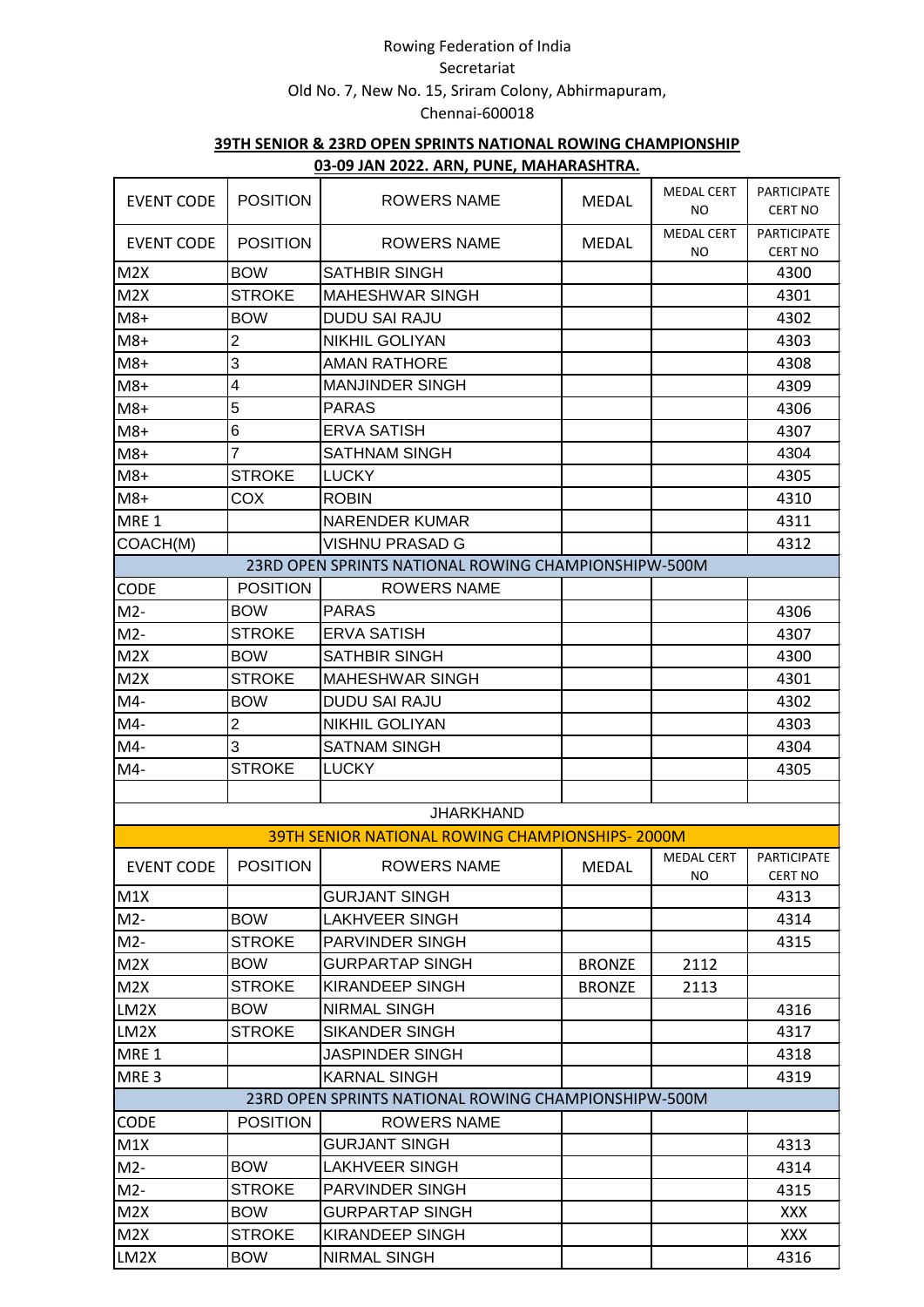|                   |                 | <u>00 00 min Euchtming roman in in in ion rum</u>      |              | <b>MEDAL CERT</b> | <b>PARTICIPATE</b> |
|-------------------|-----------------|--------------------------------------------------------|--------------|-------------------|--------------------|
| <b>EVENT CODE</b> | <b>POSITION</b> | ROWERS NAME                                            | <b>MEDAL</b> | NO.               | <b>CERT NO</b>     |
| LM2X              | <b>STROKE</b>   | <b>SIKANDER SINGH</b>                                  |              |                   | 4317               |
| <b>COACH</b>      |                 | <b>GURINDER SINGH</b>                                  |              |                   | 4320               |
|                   |                 | <b>KARNATAKA</b>                                       |              |                   |                    |
|                   |                 | <b>39TH SENIOR NATIONAL ROWING CHAMPIONSHIPS-2000M</b> |              |                   |                    |
| <b>EVENT CODE</b> | <b>POSITION</b> | <b>ROWERS NAME</b>                                     | <b>MEDAL</b> | <b>MEDAL CERT</b> | <b>PARTICIPATE</b> |
|                   |                 |                                                        |              | NO                | <b>CERT NO</b>     |
| W <sub>2</sub> X  | <b>BOW</b>      | <b>JOSNA R</b>                                         |              |                   | 4321               |
| W2X               | <b>STROKE</b>   | <b>MANASA S M</b>                                      |              |                   | 4322               |
| W4-               | <b>BOW</b>      | <b>KOMALA S M</b>                                      |              |                   | 4323               |
| W4-               | $\overline{c}$  | SNEHA S                                                |              |                   | 4324               |
| W4-               | 3               | <b>KEERTHANA TK</b>                                    |              |                   | 4325               |
| W4-               | <b>STROKE</b>   | <b>JYOTHI C P</b>                                      |              |                   | 4326               |
| MCV2X             | <b>BOW</b>      | E EKSHITH SAI                                          |              |                   | 4327               |
| MCV2X             | <b>STROKE</b>   | <b>AKANSH KARTHIKEYAN B</b>                            |              |                   | 4328               |
|                   |                 | 23RD OPEN SPRINTS NATIONAL ROWING CHAMPIONSHIPW-500M   |              |                   |                    |
| CODE              | <b>POSITION</b> | <b>ROWERS NAME</b>                                     |              |                   |                    |
| W1X               |                 | <b>MALVIKA SURENDRA</b>                                |              |                   | 4330               |
| W <sub>2</sub> X  | <b>BOW</b>      | <b>JOSNA R</b>                                         |              |                   | 4321               |
| W2X               | <b>STROKE</b>   | <b>MANASA S M</b>                                      |              |                   | 4322               |
| W4-               | <b>BOW</b>      | <b>KOMALA S M</b>                                      |              |                   | 4323               |
| W4-               | $\overline{2}$  | SNEHA <sub>S</sub>                                     |              |                   | 4324               |
| W4-               | 3               | <b>KEERTHANA T K</b>                                   |              |                   | 4325               |
| W4-               | <b>STROKE</b>   | JYOTHI C P                                             |              |                   | 4326               |
| M1X               |                 | E EKSHITH SAI                                          |              |                   | 4327               |
| M2X               | <b>BOW</b>      | G TARUN KRISHNA PRASAD                                 |              |                   | 4329               |
| M2X               | <b>STROKE</b>   | AKANSH KARTHIKEYAN B                                   |              |                   | 4328               |
| <b>COACH</b>      |                 | <b>JOSE JACOB</b>                                      |              |                   | 4331               |
|                   |                 | <b>KERALA</b>                                          |              |                   |                    |
|                   |                 | <b>39TH SENIOR NATIONAL ROWING CHAMPIONSHIPS-2000M</b> |              |                   |                    |
| <b>EVENT CODE</b> | <b>POSITION</b> | <b>ROWERS NAME</b>                                     | <b>MEDAL</b> | MEDAL CERT        | PARTICIPATE        |
|                   |                 |                                                        |              | NO.               | CERT NO            |
| W1X               |                 | <b>JUNIA GRACE JIM</b>                                 |              |                   | 4332               |
| $W2-$             | <b>BOW</b>      | <b>MARIAN BELLINDA J</b>                               |              |                   | 4333               |
| $W2-$             | <b>STROKE</b>   | DAVA PRIYA D                                           |              |                   | 4334               |
| W2X               | <b>BOW</b>      | AMRUTHA D A                                            |              |                   | 4335               |
| W2X               | <b>STROKE</b>   | ANUPAMA T K                                            |              |                   | 4336               |
| W4-               | <b>BOW</b>      | ARCHA A                                                | GOLD         | 2087              |                    |
| W4-               | $\overline{c}$  | VARSHA K B                                             | GOLD         | 2088              |                    |
| W4-               | 3               | ROSE MARIYA JOSHI                                      | GOLD         | 2089              |                    |
| W4-               | <b>STROKE</b>   | MEENAKSHY V S                                          | GOLD         | 2090              |                    |
| MCV2X             | <b>BOW</b>      | SIVA SATEESH                                           |              |                   | 4337               |
| MCV2X             | <b>STROKE</b>   | <b>ABIN SAJ</b>                                        |              |                   | 4338               |
| MCV4-             | <b>BOW</b>      | MUSAMMIL NOWSHAD                                       |              |                   | 4339               |
| MCV4-             | $\overline{2}$  | <b>ASHIN SHIBU</b>                                     |              |                   | 4340               |
| MCV4-             | 3               | DILEEP J                                               |              |                   | 4341               |
| MCV4-             | <b>STROKE</b>   | AASIF SHAJAHAN                                         |              |                   | 4342               |
| PR3 M1X           |                 | V HTILAV                                               |              |                   | 4343               |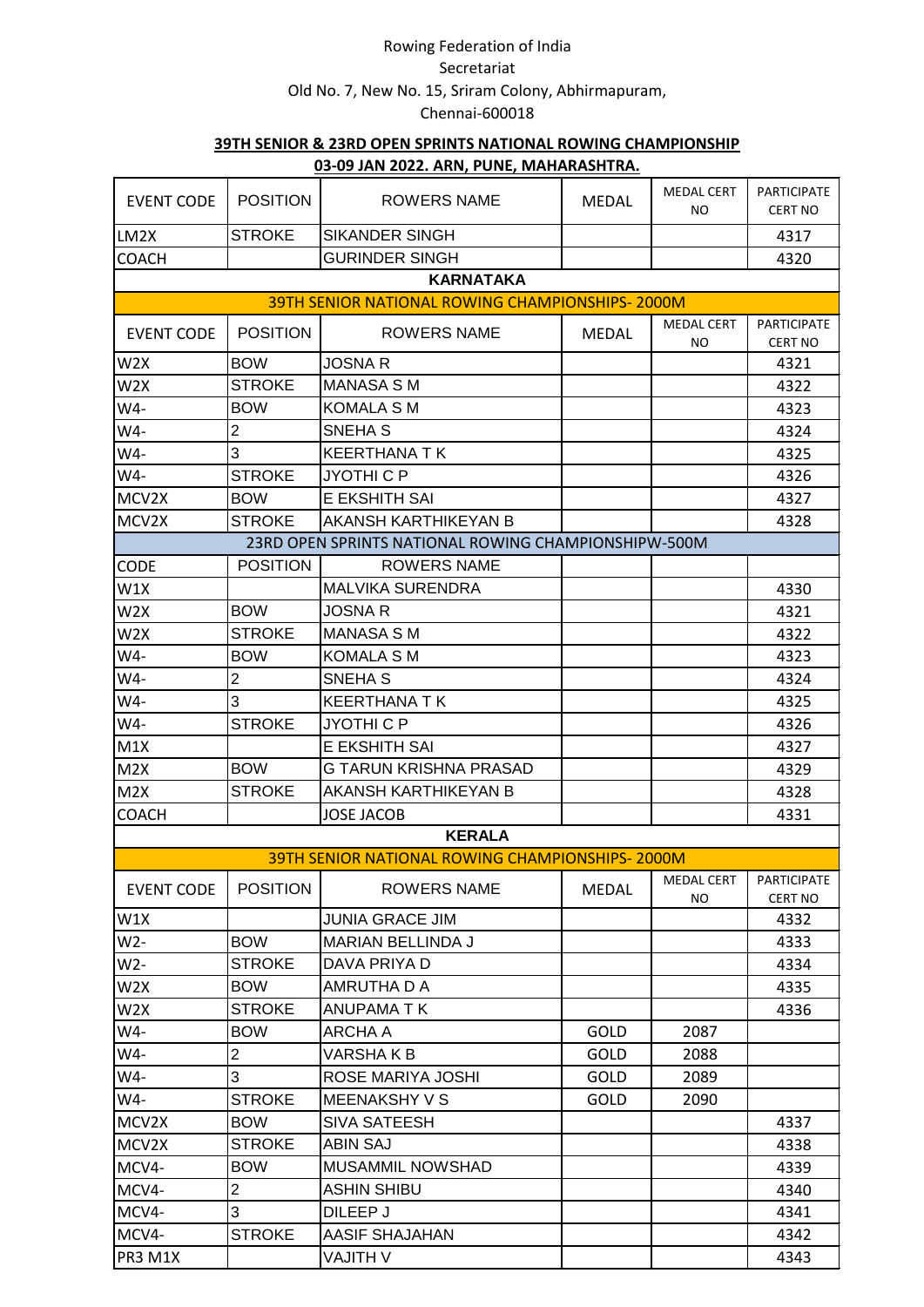|                   |                 | <u>03-03 JAN ZUZZ. ANN, FUNL, MAHANASHTINA.</u>      |               |                          |                                      |
|-------------------|-----------------|------------------------------------------------------|---------------|--------------------------|--------------------------------------|
| <b>EVENT CODE</b> | <b>POSITION</b> | <b>ROWERS NAME</b>                                   | <b>MEDAL</b>  | <b>MEDAL CERT</b><br>NO. | <b>PARTICIPATE</b><br><b>CERT NO</b> |
| MRE <sub>1</sub>  |                 | <b>ABHINAND A</b>                                    |               |                          | 4343                                 |
| MRE <sub>2</sub>  |                 | <b>ARUNTS</b>                                        |               |                          | 4344                                 |
| COACH(M)          |                 | <b>BINU KURIAN</b>                                   |               |                          | 4345                                 |
| COACH(F)          |                 | NITHYA V                                             |               |                          | 4346                                 |
| MANAGER(M)        |                 | M JACOB                                              |               |                          | 4347                                 |
|                   |                 | 23RD OPEN SPRINTS NATIONAL ROWING CHAMPIONSHIPW-500M |               |                          |                                      |
| CODE              | <b>POSITION</b> | <b>ROWERS NAME</b>                                   |               |                          |                                      |
| W1X               |                 | ANS MARIA MATHEW                                     |               |                          | 4348                                 |
| W2-               | <b>BOW</b>      | <b>ARYA D NAIR</b>                                   |               |                          | 4349                                 |
| W2-               | <b>STROKE</b>   | ARUNDATHI V J                                        |               |                          | 4350                                 |
| W <sub>2</sub> X  | <b>BOW</b>      | MARIAN BELLINDA J                                    |               |                          | 4333                                 |
| W2X               | <b>STROKE</b>   | DAVA PRIYA D                                         |               |                          | 4334                                 |
| W4-               | <b>BOW</b>      | ARCHA A                                              | <b>SILVER</b> | 2021                     |                                      |
| W4-               | $\overline{c}$  | VARSHA K B                                           | <b>SILVER</b> | 2022                     |                                      |
| W4-               | 3               | ROSE MARIYA JOSHI                                    | <b>SILVER</b> | 2023                     |                                      |
| W4-               | <b>STROKE</b>   | <b>MEENAKSHY V S</b>                                 | <b>SILVER</b> | 2024                     |                                      |
| M4-               | <b>BOW</b>      | <b>MUSAMMIL NOWSHAD</b>                              |               |                          | 4339                                 |
| $M4-$             | $\overline{2}$  | <b>ASHIN SHIBU</b>                                   |               |                          | 4340                                 |
| M4-               | 3               | DILEEP J                                             |               |                          | 4341                                 |
| M4-               | <b>STROKE</b>   | AASIF SHAJAHAN                                       |               |                          | 4342                                 |
| PR3 M1X           |                 | V HTILAV                                             | <b>SILVER</b> | 2009                     |                                      |
| Mix 2X            | <b>BOW</b>      | <b>SIVA SATHEESH</b>                                 |               |                          | 4337                                 |
| Mix 2X            | <b>STROKE</b>   | <b>JUNIA GRACE JIM</b>                               |               |                          | 4332                                 |
| MRE 1             |                 | <b>ABHINAND A</b>                                    |               |                          | 4343                                 |
| MRE <sub>2</sub>  |                 | <b>ARUNTS</b>                                        |               |                          | 4344                                 |
|                   |                 |                                                      |               |                          |                                      |
|                   |                 | <b>MADHYA PRADESH</b>                                |               |                          |                                      |
|                   |                 | 39TH SENIOR NATIONAL ROWING CHAMPIONSHIPS-2000M      |               |                          |                                      |
| <b>EVENT CODE</b> | <b>POSITION</b> | ROWERS NAME                                          | <b>MEDAL</b>  | MEDAL CERT PARTICIPATE   |                                      |
|                   |                 |                                                      |               | NO.                      | <b>CERT NO</b>                       |
| W1X               |                 | <b>KHUSPREET KAUR</b>                                | GOLD          | 2072                     |                                      |
| W2-               | <b>BOW</b>      | <b>JYOTI KUSHWAHA</b>                                | <b>SILVER</b> | 2083                     |                                      |
| W2-               | <b>STROKE</b>   | <b>RUKMANI DANGI</b>                                 | <b>SILVER</b> | 2084                     |                                      |
| W2X               | <b>BOW</b>      | VIDYA SANKAT                                         |               |                          | 4351                                 |
| W <sub>2</sub> X  | <b>STROKE</b>   | <b>CHADNI YADAV</b>                                  |               |                          | 4352                                 |
| W4-               | <b>BOW</b>      | SONA KEER                                            |               |                          | 4353                                 |
| W4-               | $\overline{c}$  | <b>DILJOT KAUR</b>                                   |               |                          | 4354                                 |
| W4-               | 3               | PRATUSHA JAIN                                        |               |                          | 4355                                 |
| W4-               | <b>STROKE</b>   | SAVITA DANGI                                         |               |                          | 4356                                 |
| M1X               |                 | PRADUMAN MANDLOI                                     |               |                          | 4357                                 |
| $M2-$             | <b>BOW</b>      | <b>MANGAL SINGH</b>                                  |               |                          | 4358                                 |
| $M2-$             | <b>STROKE</b>   | <b>ANKUSH</b>                                        |               |                          | 4359                                 |
| M2X               | <b>BOW</b>      | S C VISHAKAT CHANDRA                                 |               |                          | 4360                                 |
| M2X               | <b>STROKE</b>   | RAHUL KUMAR                                          |               |                          | 4361                                 |
| LM2X              | <b>BOW</b>      | SUKHDEV SINGH RAWAT                                  |               |                          | XXX                                  |
| LM2X              | <b>STROKE</b>   | <b>RAHUL</b>                                         |               |                          | <b>XXX</b>                           |
| M4-               | <b>BOW</b>      | <b>ABHISHEK</b>                                      |               |                          | 4362                                 |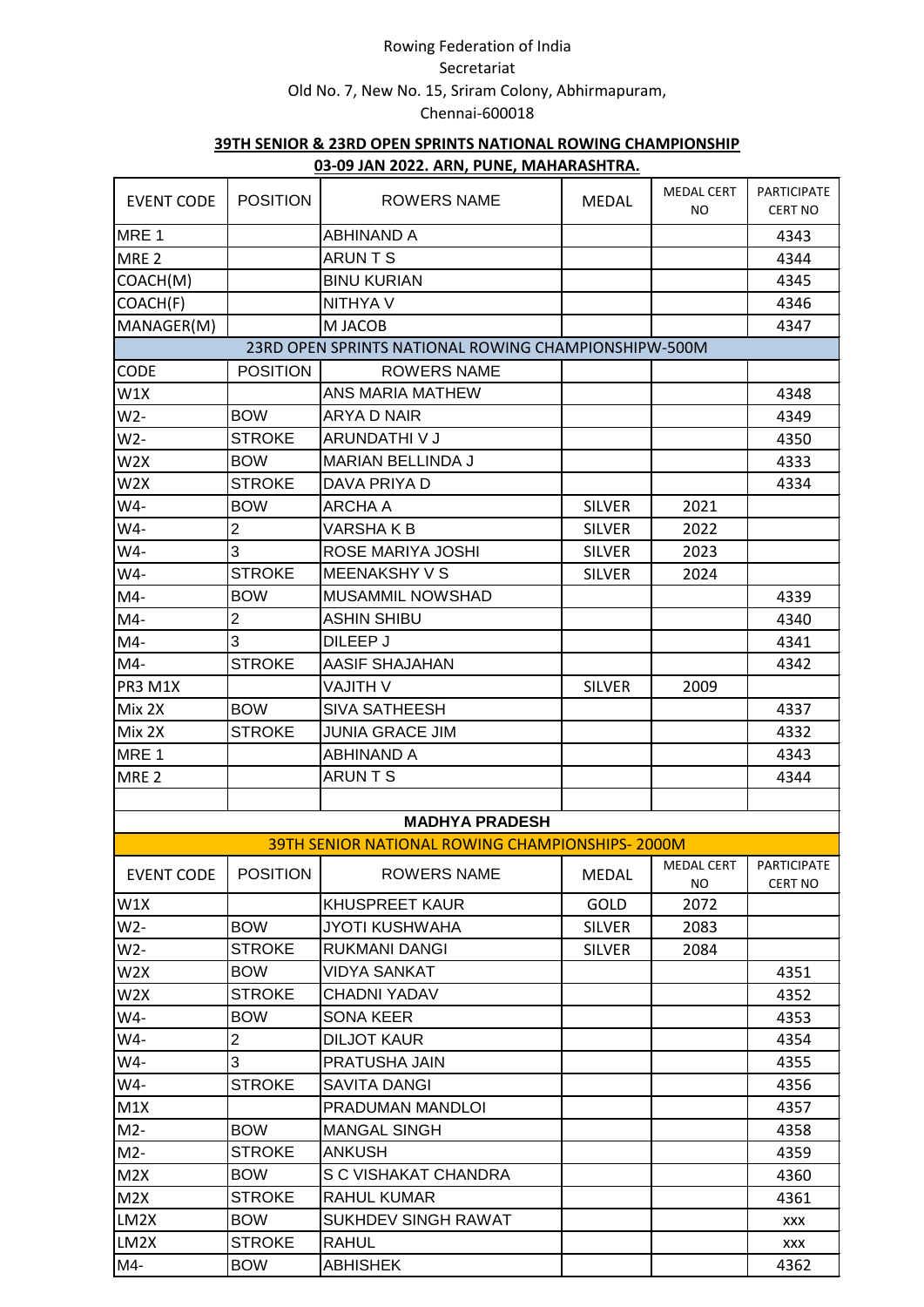|                   |                 | 00-00 JAN 2022, ANIT, I ONE, MAHAMAJITINA,           |               |                          |                                      |
|-------------------|-----------------|------------------------------------------------------|---------------|--------------------------|--------------------------------------|
| <b>EVENT CODE</b> | <b>POSITION</b> | <b>ROWERS NAME</b>                                   | <b>MEDAL</b>  | <b>MEDAL CERT</b><br>NO. | <b>PARTICIPATE</b><br><b>CERT NO</b> |
| M4-               | $\overline{c}$  | <b>AMOL PADMUK</b>                                   |               |                          | 4363                                 |
| M4-               | 3               | <b>SUNIL</b>                                         |               |                          | 4364                                 |
| M4-               | <b>STROKE</b>   | <b>BHANUPRATAP SINGH</b>                             |               |                          | 4365                                 |
| $M8+$             | <b>BOW</b>      | <b>MANMOHAN</b>                                      |               |                          | <b>XXX</b>                           |
| $M8+$             | $\overline{2}$  | AJEET KUMAR YADAV                                    |               |                          | 4366                                 |
| $M8+$             | 3               | <b>AKASH KUMAR</b>                                   |               |                          | 4368                                 |
| $M8+$             | 4               | <b>MANVEER</b>                                       |               |                          | 4369                                 |
| $M8+$             | 5               | TAJINDER SINGH                                       |               |                          | 4367                                 |
| $M8+$             | 6               | <b>ANKUSH</b>                                        |               |                          | 4359                                 |
| $M8+$             | 7               | <b>MANGAL</b>                                        |               |                          | 4358                                 |
| $M8+$             | <b>STROKE</b>   | <b>VIKASH YADAV</b>                                  |               |                          | <b>XXX</b>                           |
| $M8+$             | COX             | <b>ABHINAY YADAV</b>                                 |               |                          | 4370                                 |
| MCV2X             | <b>BOW</b>      | <b>TARUN DANGI</b>                                   | <b>BRONZE</b> | 2118                     |                                      |
| MCV2X             | <b>STROKE</b>   | <b>MANGAL SINGH</b>                                  | <b>BRONZE</b> | 2119                     |                                      |
| MCV4-             | <b>BOW</b>      | SOYAL                                                | <b>SILVER</b> | 2142                     |                                      |
| MCV4-             | $\overline{2}$  | <b>ROHIT SENDHAV</b>                                 | <b>SILVER</b> | 2143                     |                                      |
| MCV4-             | $\overline{3}$  | <b>AJAY SINGH</b>                                    | <b>SILVER</b> | 2144                     |                                      |
| MCV4-             | <b>STROKE</b>   | <b>MEHUL KRISHNANI</b>                               | <b>SILVER</b> | 2145                     |                                      |
| MRE <sub>3</sub>  |                 | <b>ANSH TIWARI</b>                                   |               |                          | 4371                                 |
| COACH(M)          |                 | <b>VINOD KUMAR</b>                                   |               |                          | 4372                                 |
| COACH(F)          |                 | P C MASTAN                                           |               |                          | 4373                                 |
| MANAGER(M)        |                 | <b>DALVIR SINGH RATHORE</b>                          |               |                          | 4374                                 |
| MANAGER(F)        |                 | <b>SHUSHMA RATHORE</b>                               |               |                          | 4375                                 |
|                   |                 | 23RD OPEN SPRINTS NATIONAL ROWING CHAMPIONSHIPW-500M |               |                          |                                      |
| <b>CODE</b>       | <b>POSITION</b> | <b>ROWERS NAME</b>                                   |               |                          |                                      |
| W1X               |                 | <b>KHUSPREET KAUR</b>                                | <b>SILVER</b> | 2043                     |                                      |
| W2-               | <b>BOW</b>      | <b>JYOTI KUSHWAHA</b>                                | <b>SILVER</b> | 2013                     |                                      |
| W2-               | <b>STROKE</b>   | <b>RUKMANI DANGI</b>                                 | <b>SILVER</b> | 2014                     |                                      |
| W2X               | <b>BOW</b>      | <b>VIDYA SANKAT</b>                                  |               |                          | 4351                                 |
| W <sub>2</sub> X  | <b>STROKE</b>   | <b>CHADNI YADAV</b>                                  |               |                          |                                      |
| W4-               | <b>BOW</b>      | <b>SONA KEER</b>                                     |               |                          | 4352                                 |
|                   | $\overline{c}$  | <b>DILJOT KAUR</b>                                   |               |                          | 4353                                 |
| W4-<br>W4-        | 3               | <b>ANJALI SHIVHARE</b>                               |               |                          | 4354                                 |
|                   |                 |                                                      |               |                          | 4355                                 |
| W4-               | <b>STROKE</b>   | <b>SAVITA DANGI</b>                                  |               |                          | 4356                                 |
| M1X               |                 | PRADUMAN MANDLOI                                     |               |                          | 4357                                 |
| $M2-$             | <b>BOW</b>      | <b>MANMOHAN</b>                                      | <b>BRONZE</b> | 2034                     |                                      |
| $M2-$             | <b>STROKE</b>   | <b>VIKASH YADAV</b>                                  | <b>BRONZE</b> | 2035                     |                                      |
| M2X               | <b>BOW</b>      | S C VISHAKAT CHANDRA                                 |               |                          | 4360                                 |
| M2X               | <b>STROKE</b>   | <b>RAHUL KUMAR</b>                                   |               |                          | 4361                                 |
| LM2X              | <b>BOW</b>      | <b>SUKHDEV SINGH RAWAT</b>                           | <b>SILVER</b> | 2047                     |                                      |
| LM2X              | <b>STROKE</b>   | RAHUL                                                | <b>SILVER</b> | 2048                     |                                      |
| M4-               | <b>BOW</b>      | <b>ABHISHEK</b>                                      |               |                          | 4362                                 |
| M4-               | $\overline{2}$  | AJEET KUMAR YADAV                                    |               |                          | 4366                                 |
| M4-               | 3               | TAJINDER SINGH                                       |               |                          | 4367                                 |
| M4-               | <b>STROKE</b>   | <b>BHANUPRATAP SINGH</b>                             |               |                          | 4365                                 |
| Mix 2X            | <b>BOW</b>      | <b>MONIKA BHADORIA</b>                               | <b>BRONZE</b> | 2006                     |                                      |
| Mix 2X            | <b>STROKE</b>   | <b>MANGAL SINGH</b>                                  | <b>BRONZE</b> | 2007                     |                                      |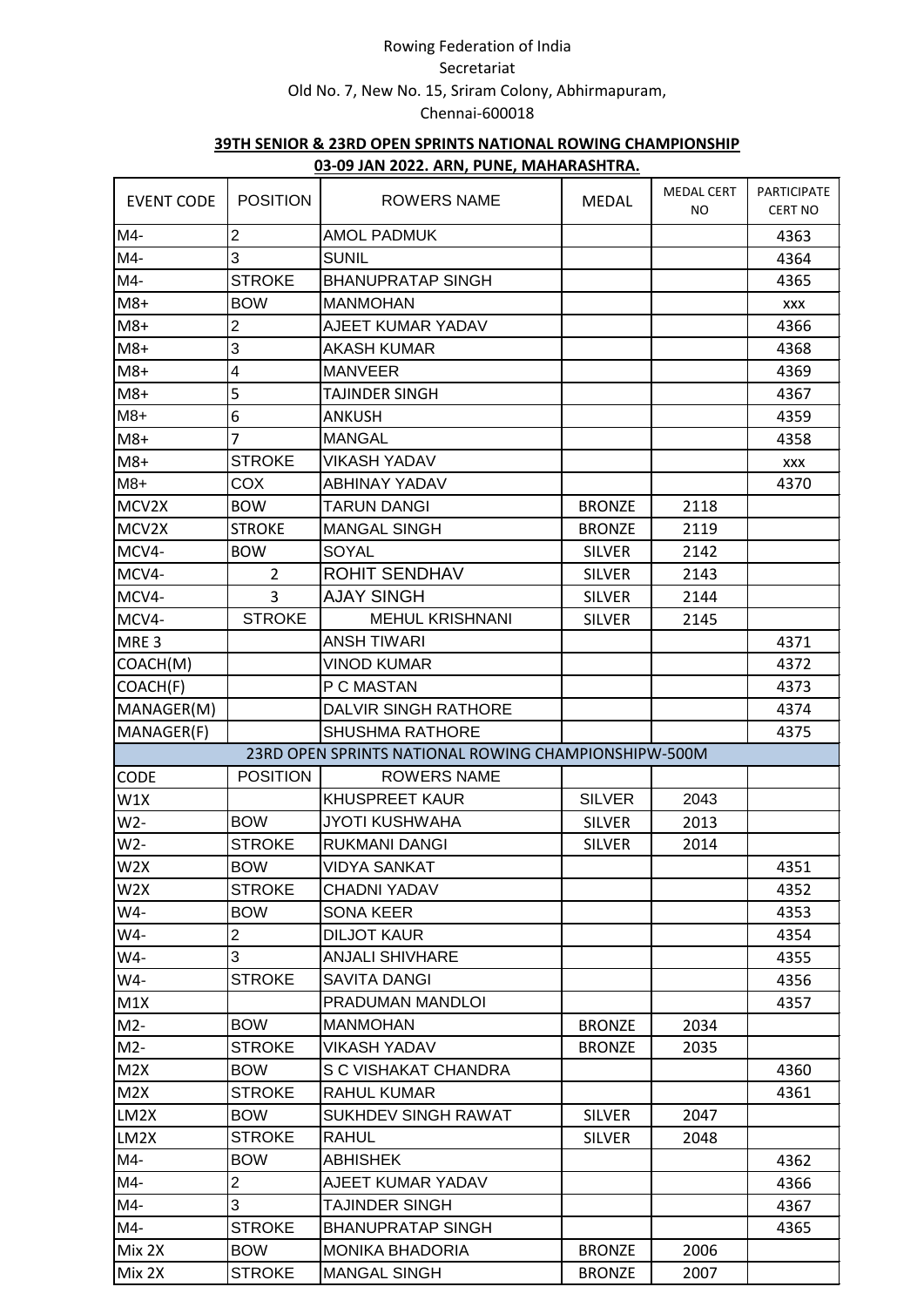| <b>EVENT CODE</b> | <b>POSITION</b>         | ROWERS NAME                                            | <b>MEDAL</b>  | <b>MEDAL CERT</b><br>ΝO | <b>PARTICIPATE</b><br><b>CERT NO</b> |
|-------------------|-------------------------|--------------------------------------------------------|---------------|-------------------------|--------------------------------------|
|                   |                         |                                                        |               |                         |                                      |
|                   |                         | <b>MAHARASHTRA</b>                                     |               |                         |                                      |
|                   |                         | <b>39TH SENIOR NATIONAL ROWING CHAMPIONSHIPS-2000M</b> |               |                         |                                      |
| <b>EVENT CODE</b> | <b>POSITION</b>         | <b>ROWERS NAME</b>                                     | <b>MEDAL</b>  | <b>MEDAL CERT</b><br>NO | <b>PARTICIPATE</b><br><b>CERT NO</b> |
| W1X               |                         | <b>MRUNMAYEE SALGAONKAR</b>                            | <b>BRONZE</b> | 2074                    |                                      |
| W2-               | <b>BOW</b>              | SHWETA MAHALE                                          |               |                         | 4377                                 |
| W2-               | <b>STROKE</b>           | <b>KASTURI CHAUGHULE</b>                               |               |                         | 4378                                 |
| W2X               | <b>BOW</b>              | POONAM TAMBE                                           |               |                         | 4379                                 |
| W2X               | <b>STROKE</b>           | NIKITA DAREKAR                                         |               |                         | 4380                                 |
| W4-               | <b>BOW</b>              | <b>KOMAL BODKE</b>                                     |               |                         | 4381                                 |
| W4-               | $\overline{2}$          | SONAL MAHAJAN                                          |               |                         | 4382                                 |
| W4-               | 3                       | <b>ANITA BODKE</b>                                     |               |                         | 4383                                 |
| W4-               | <b>STROKE</b>           | <b>BHAGYASHRI CHAVAN</b>                               |               |                         | 4384                                 |
| M <sub>1</sub> X  |                         | PRASHANT SONAWANE                                      |               |                         | 4385                                 |
| M2-               | <b>BOW</b>              | VIPUL GHURDE                                           | <b>BRONZE</b> | 2124                    |                                      |
| $M2-$             | <b>STROKE</b>           | <b>LEKH RAM</b>                                        | <b>BRONZE</b> | 2125                    |                                      |
| M <sub>2</sub> X  | <b>BOW</b>              | <b>MAHESH KACHARE</b>                                  |               |                         | 4386                                 |
| M2X               | <b>STROKE</b>           | YUVRAJ KORADE                                          |               |                         | 4387                                 |
| LM2X              | <b>BOW</b>              | TUSHAR KADALE                                          |               |                         | 4388                                 |
| LM2X              | <b>STROKE</b>           | GANESH MALI                                            |               |                         | 4389                                 |
| M4-               | <b>BOW</b>              | AKHIL CHANDRAN C                                       |               |                         | XXX                                  |
| M4-               | $\overline{2}$          | VIKASH KUMAR                                           |               |                         | XXX                                  |
| M4-               | 3                       | <b>SAGAR GHUGE</b>                                     |               |                         | XXX                                  |
| M4-               | <b>STROKE</b>           | RAJKUMAR RAMAMURTHY                                    |               |                         | XXX                                  |
| $M8+$             | <b>BOW</b>              | SANTOSH UMAP                                           | <b>BRONZE</b> | 2068                    |                                      |
| $M8+$             | $\overline{2}$          | <b>OMKAR MASKE</b>                                     | <b>BRONZE</b> | 2069                    |                                      |
| $M8+$             | 3                       | AKHIL CHANDRAN C                                       | <b>BRONZE</b> | 2070                    |                                      |
| $M8+$             | $\overline{\mathbf{4}}$ | VIKASH KUMAR                                           | <b>BRONZE</b> | 2071                    |                                      |
| $M8+$             | 5                       | <b>SAGAR GHUGE</b>                                     | <b>BRONZE</b> | 2072                    |                                      |
| $M8+$             | $6\phantom{1}6$         | RAJKUMAR RAMAMURTHY                                    | <b>BRONZE</b> | 2073                    |                                      |
| $M8+$             | $\overline{7}$          | <b>VIPUL GHURDE</b>                                    | <b>BRONZE</b> | 2074                    |                                      |
| $M8+$             | <b>STROKE</b>           | LEKH RAM                                               | <b>BRONZE</b> | 2075                    |                                      |
| $M8+$             | <b>COX</b>              | <b>DHANAHJAY PANDE</b>                                 | <b>BRONZE</b> | 2076                    |                                      |
| MCV2X             | <b>BOW</b>              | YOGESH LABHADE                                         |               |                         | 4390                                 |
| MCV2X             | <b>STROKE</b>           | NILESH DHONDGE                                         |               |                         | 4391                                 |
| MCV4-             | <b>BOW</b>              | SAGAR RAUT                                             |               |                         | 4392                                 |
| MCV4-             | $\overline{2}$          | GORAKHANATH JADHAV                                     |               |                         | 4393                                 |
| MCV4-             | 3                       | ATHARVA RAWAT                                          |               |                         | 4394                                 |
| MCV4-             | <b>STROKE</b>           | YOGESH MATE                                            |               |                         | 4395                                 |
| PR3 M1X           |                         | <b>DEVIDASH PATIL</b>                                  |               |                         | 4396                                 |
| MRE 1             |                         | VINAYAK TANGAI                                         |               |                         | 4397                                 |
| MRE <sub>2</sub>  |                         | <b>AMOL DESHMUKH</b>                                   |               |                         | 4398                                 |
| MRE <sub>3</sub>  |                         | <b>KSHITIJ MALI</b>                                    |               |                         | 4399                                 |
| COACH(M)          |                         | VIKAL SARVE                                            |               |                         | 4400                                 |
|                   |                         | 23RD OPEN SPRINTS NATIONAL ROWING CHAMPIONSHIPW-500M   |               |                         |                                      |
| CODE              | <b>POSITION</b>         | <b>ROWERS NAME</b>                                     |               |                         |                                      |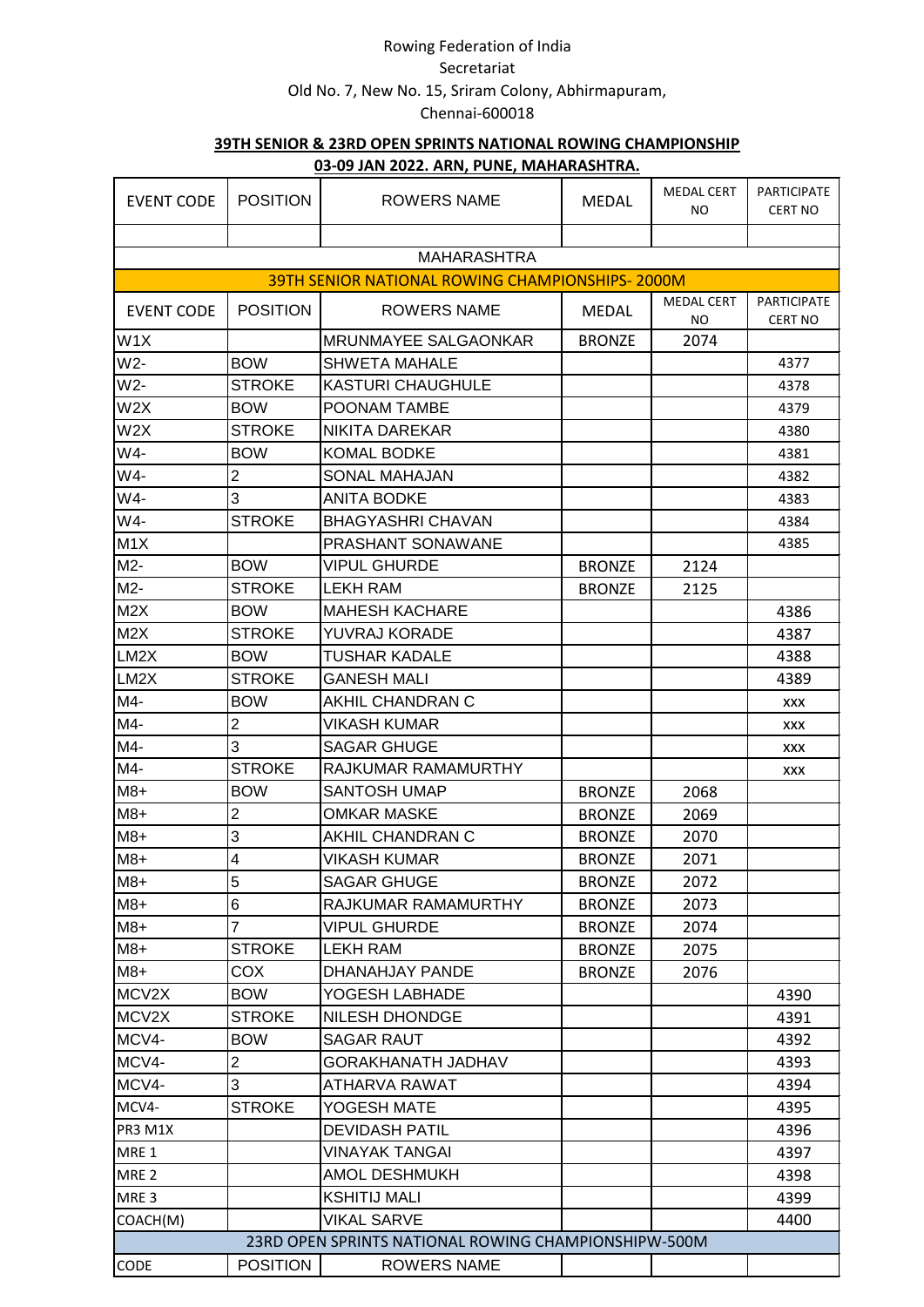|                   |                         | <u>03-09 JAIN ZUZZ. ANIV, FUINL, IVIANANAJNI INA.</u>  |               |                          |                                      |
|-------------------|-------------------------|--------------------------------------------------------|---------------|--------------------------|--------------------------------------|
| <b>EVENT CODE</b> | <b>POSITION</b>         | ROWERS NAME                                            | <b>MEDAL</b>  | <b>MEDAL CERT</b><br>NO. | <b>PARTICIPATE</b><br><b>CERT NO</b> |
| W <sub>1</sub> X  |                         | MRUNMAYEE SALGAONKAR                                   |               |                          | XXX                                  |
| W <sub>2</sub> -  | <b>BOW</b>              | <b>SHWETA MAHALE</b>                                   |               |                          | 4377                                 |
| W <sub>2</sub> -  | <b>STROKE</b>           | <b>KASTURI CHAUGHULE</b>                               |               |                          | 4378                                 |
| W2X               | <b>BOW</b>              | POONAM TAMBE                                           |               |                          | 4379                                 |
| W2X               | <b>STROKE</b>           | <b>NIKITA DAREKAR</b>                                  |               |                          | 4380                                 |
| W4-               | <b>BOW</b>              | <b>KOMAL BODKE</b>                                     |               |                          | 4381                                 |
| W4-               | $\overline{2}$          | <b>SONAL MAHAJAN</b>                                   |               |                          | 4382                                 |
| W4-               | 3                       | <b>ANITA BODKE</b>                                     |               |                          | 4383                                 |
| W4-               | <b>STROKE</b>           | <b>BHAGYASHRI CHAVAN</b>                               |               |                          | 4384                                 |
| M <sub>1</sub> X  |                         | PRASHANT SONAWANE                                      |               |                          | 4385                                 |
| M2-               | <b>BOW</b>              | <b>VIPUL GHURDE</b>                                    |               |                          | <b>XXX</b>                           |
| M2-               | <b>STROKE</b>           | <b>LEKH RAM</b>                                        |               |                          | <b>XXX</b>                           |
| M2X               | <b>BOW</b>              | YOGESH LABHADE                                         |               |                          | <b>XXX</b>                           |
| M2X               | <b>STROKE</b>           | <b>NILESH DHONDGE</b>                                  |               |                          | <b>XXX</b>                           |
| LM2X              | <b>BOW</b>              | PANKAJ WAD                                             |               |                          | 4401                                 |
| LM2X              | <b>STROKE</b>           | <b>ANIKET TAMBE</b>                                    |               |                          | 4402                                 |
| M4-               | <b>BOW</b>              | AKHIL CHANDRAN C                                       |               |                          | <b>XXX</b>                           |
| M4-               | $\overline{2}$          | VIKASH KUMAR                                           |               |                          | <b>XXX</b>                           |
| M4-               | 3                       | <b>SAGAR GHUGE</b>                                     |               |                          | <b>XXX</b>                           |
| M4-               | <b>STROKE</b>           | RAJKUMAR RAMAMURTHY                                    |               |                          | <b>XXX</b>                           |
| PR3 M1X           |                         | <b>DEVIDASH PATIL</b>                                  |               |                          | 4396                                 |
| Mix 2X            | <b>BOW</b>              | <b>NILESH DHONDGE</b>                                  |               |                          | 4391                                 |
| Mix 2X            | <b>STROKE</b>           | <b>KASTURI CHAUGHULE</b>                               |               |                          | 4403                                 |
|                   |                         |                                                        |               |                          |                                      |
|                   |                         | <b>MANIPUR</b>                                         |               |                          |                                      |
|                   |                         | <b>39TH SENIOR NATIONAL ROWING CHAMPIONSHIPS-2000M</b> |               |                          |                                      |
|                   |                         |                                                        |               | <b>MEDAL CERT</b>        | <b>PARTICIPATE</b>                   |
| <b>EVENT CODE</b> | <b>POSITION</b>         | <b>ROWERS NAME</b>                                     | <b>MEDAL</b>  | NO                       | <b>CERT NO</b>                       |
| $W2-$             | <b>BOW</b>              | H BIMOLA CHANU                                         | <b>BRONZE</b> | 2085                     |                                      |
| W2-               | <b>STROKE</b>           | Y NANDESHWORI DEVI                                     | <b>BRONZE</b> | 2086                     |                                      |
| W2X               | <b>BOW</b>              | TH PRIYA DEVI                                          | <b>SILVER</b> | 2077                     |                                      |
| W <sub>2</sub> X  | <b>STROKE</b>           | H TENDENTHOI DEVI                                      | <b>SILVER</b> | 2078                     |                                      |
| W4-               | <b>BOW</b>              | M MERINA DEVI                                          |               |                          | 4404                                 |
| W4-               | $\overline{\mathbf{c}}$ | KH NAOBI DEVI                                          |               |                          | 4405                                 |
| W4-               | 3                       | CH PRIYA DEVI                                          |               |                          | 4406                                 |
| W4-               | <b>STROKE</b>           | <b>H ROSHNI DEVI</b>                                   |               |                          | 4407                                 |
| $M2-$             | <b>BOW</b>              | K IBOSANA SINGH                                        |               |                          | 4408                                 |
| $M2-$             | <b>STROKE</b>           | GYANGEET LAISHRAM                                      |               |                          | 4409                                 |
| LM2X              | <b>BOW</b>              | H DEVIT SINGH                                          |               |                          | 4410                                 |
| LM2X              | <b>STROKE</b>           | <b>M GAMBHIR SINGH</b>                                 |               |                          | 4411                                 |
| COACH(M)          |                         | POTSHANGBAM DEBIT SINGH                                |               |                          | 4412                                 |
| COACH(F)          |                         | A. KIRANKUMAR SINGH                                    |               |                          | 4413                                 |
| MANAGER(M)        |                         | RABICHAND ATHOKPAM                                     |               |                          | 4414                                 |
| MANAGER(F)        |                         | <b>KH. NGANBA MEETEI</b>                               |               |                          | 4415                                 |
|                   |                         | 23RD OPEN SPRINTS NATIONAL ROWING CHAMPIONSHIPW-500M   |               |                          |                                      |
| <b>CODE</b>       | <b>POSITION</b>         | <b>ROWERS NAME</b>                                     |               |                          |                                      |
| W2-               | <b>BOW</b>              | <b>M MERINA DEVI</b>                                   |               |                          | 4404                                 |
|                   |                         |                                                        |               |                          |                                      |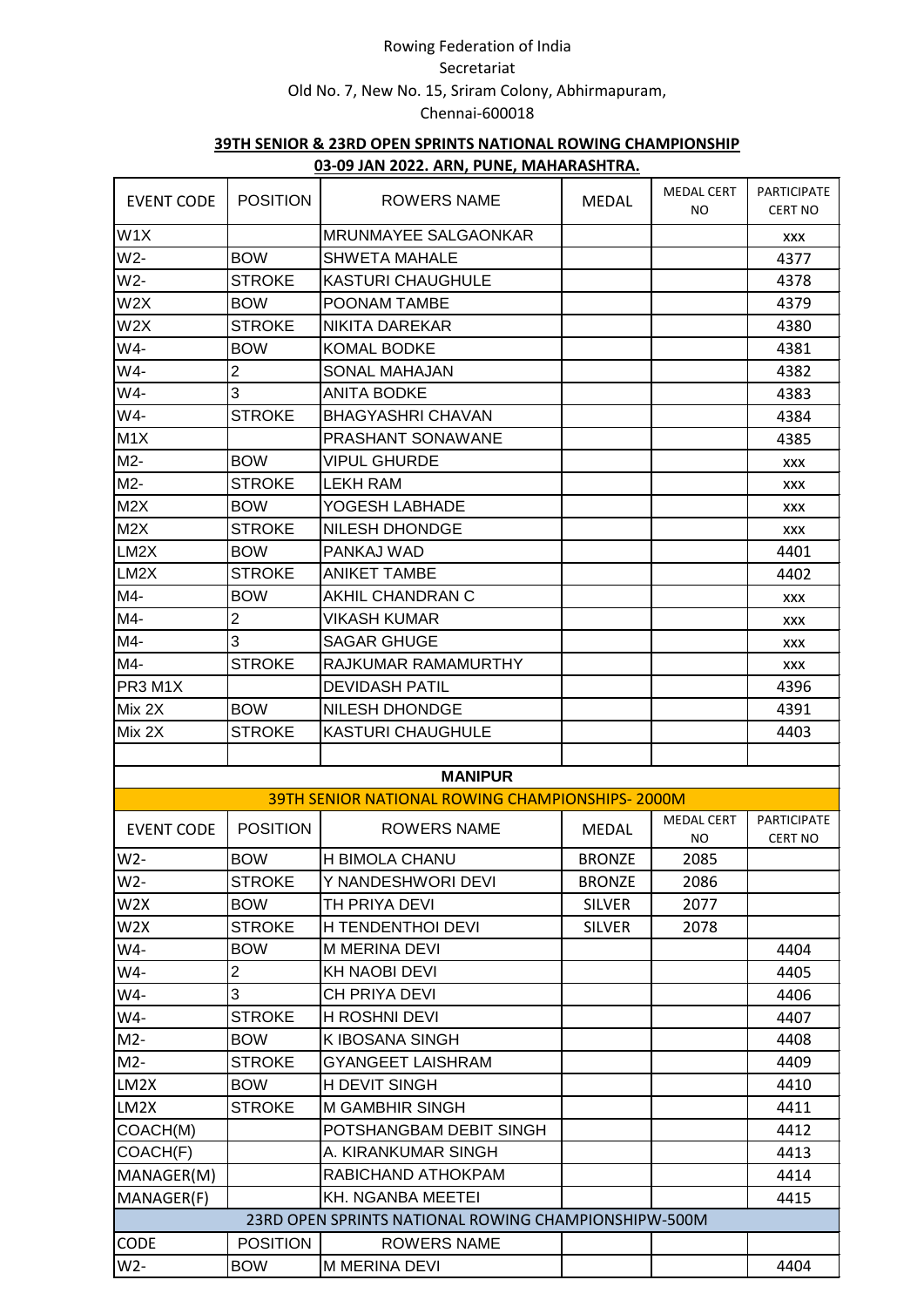|                   |                 | <u>00-00 JAN EULL. ANN, LONE, MAHAMAJITINA.</u>      |               |                          |                                      |
|-------------------|-----------------|------------------------------------------------------|---------------|--------------------------|--------------------------------------|
| <b>EVENT CODE</b> | <b>POSITION</b> | ROWERS NAME                                          | <b>MEDAL</b>  | <b>MEDAL CERT</b><br>NO. | <b>PARTICIPATE</b><br><b>CERT NO</b> |
| $W2-$             | <b>STROKE</b>   | <b>H ROSHNI DEVI</b>                                 |               |                          | 4407                                 |
| W <sub>2</sub> X  | <b>BOW</b>      | TH PRIYA DEVI                                        |               |                          | XXX                                  |
| W <sub>2</sub> X  | <b>STROKE</b>   | H TENDENTHOI DEVI                                    |               |                          | XXX                                  |
| W4-               | <b>BOW</b>      | H BIMOLA CHANU                                       |               |                          | XXX                                  |
| W4-               | $\overline{2}$  | A MONIKA DEVI                                        |               |                          | 4416                                 |
| W4-               | 3               | <b>M CEIYA DEVI</b>                                  |               |                          | 4417                                 |
| W4-               | <b>STROKE</b>   | Y NANDESHWORI DEVI                                   |               |                          | XXX                                  |
| $M2-$             | <b>BOW</b>      | K IBOSANA SINGH                                      |               |                          | 4408                                 |
| $M2-$             | <b>STROKE</b>   | <b>GYANGEET LAISHRAM</b>                             |               |                          | 4409                                 |
|                   |                 |                                                      |               |                          |                                      |
|                   |                 | <b>ODISHA</b>                                        |               |                          |                                      |
|                   |                 | 39TH SENIOR NATIONAL ROWING CHAMPIONSHIPS-2000M      |               |                          |                                      |
| <b>EVENT CODE</b> | <b>POSITION</b> | <b>ROWERS NAME</b>                                   | <b>MEDAL</b>  | <b>MEDAL CERT</b><br>NO  | <b>PARTICIPATE</b><br><b>CERT NO</b> |
| W1X               |                 | SANJUKTA DUNG DUNG                                   |               |                          | XXX                                  |
| W2-               | <b>BOW</b>      | <b>SONALI SWAIN</b>                                  | GOLD          | 2081                     |                                      |
| W2-               | <b>STROKE</b>   | <b>RITU KAUDI</b>                                    | GOLD          | 2082                     |                                      |
| W <sub>2</sub> X  | <b>BOW</b>      | <b>DEEPIKA XESS</b>                                  | <b>BRONZE</b> | 2079                     |                                      |
| W <sub>2</sub> X  | <b>STROKE</b>   | RESHMA KUMARI MINZ                                   | <b>BRONZE</b> | 2080                     |                                      |
| W4-               | <b>BOW</b>      | <b>HARNOOR SIDHU</b>                                 | <b>SILVER</b> | 2091                     |                                      |
| W4-               | $\overline{2}$  | <b>JHARNA HASTI</b>                                  | <b>SILVER</b> | 2092                     |                                      |
| W4-               | 3               | ASHMITA KERKETTA                                     | <b>SILVER</b> | 2093                     |                                      |
| W4-               | <b>STROKE</b>   | <b>MANJULA XESS</b>                                  | <b>SILVER</b> | 2094                     |                                      |
| M1X               |                 | SHOBHIT PANDEY                                       |               |                          | 4418                                 |
| MCV2X             | <b>BOW</b>      | <b>KARANBIR SINGH BHINDER</b>                        | GOLD          | 2114                     |                                      |
| MCV2X             | <b>STROKE</b>   | SHAGANDEEP SINGH                                     | <b>GOLD</b>   | 2115                     |                                      |
| MCV4-             | <b>BOW</b>      | NAMANJEET SINGH                                      |               |                          | 4419                                 |
| MCV4-             | $\overline{2}$  | <b>SOURBH</b>                                        |               |                          | 4420                                 |
| MCV4-             | 3               | AKASH DEEP SINGH                                     |               |                          | 4421                                 |
| MCV4-             | <b>STROKE</b>   | <b>KARAMCHAND M</b>                                  |               |                          | 4422                                 |
| WRE 1             |                 | SONALIKA DAS                                         |               |                          | 4425                                 |
| COACH(M)          |                 | <b>INDERPAL SINGH</b>                                |               |                          | 4423                                 |
| MANAGER(F)        |                 | <b>SUKHJINDER KAUR</b>                               |               |                          | 4424                                 |
|                   |                 | 23RD OPEN SPRINTS NATIONAL ROWING CHAMPIONSHIPW-500M |               |                          |                                      |
| CODE              | <b>POSITION</b> | <b>ROWERS NAME</b>                                   |               |                          |                                      |
| W1X               |                 | SANJUKTA DUNG DUNG                                   | <b>BRONZE</b> | 2044                     |                                      |
| $W2-$             | <b>BOW</b>      | <b>SONALI SWAIN</b>                                  | GOLD          | 2011                     |                                      |
| W2-               | <b>STROKE</b>   | <b>RITU KUDI</b>                                     | GOLD          | 2012                     |                                      |
| W2X               | <b>BOW</b>      | <b>HARNOOR SIDHU</b>                                 | <b>SILVER</b> | 2056                     |                                      |
| W2X               | <b>STROKE</b>   | RESHMA KUMARI MINZ                                   | <b>SILVER</b> | 2057                     |                                      |
| W4-               | <b>BOW</b>      | ASHMITA KARKETTA                                     | GOLD          | 2017                     |                                      |
| W4-               | $\overline{2}$  | <b>JHARNA HASTI</b>                                  | GOLD          | 2018                     |                                      |
| W4-               | 3               | <b>DEEPIKA XESS</b>                                  | GOLD          | 2019                     |                                      |
| W4-               | <b>STROKE</b>   | <b>MANJULA XESS</b>                                  | GOLD          | 2020                     |                                      |
| M1X               |                 | SHOBHIT PANDEY                                       |               |                          | 4418                                 |
| M2X               | <b>BOW</b>      | KARANBIR SINGH BHINDER                               | <b>BRONZE</b> | 2040                     |                                      |
| M2X               | <b>STROKE</b>   | <b>SHAGANDEEP SINGH</b>                              | <b>BRONZE</b> | 2041                     |                                      |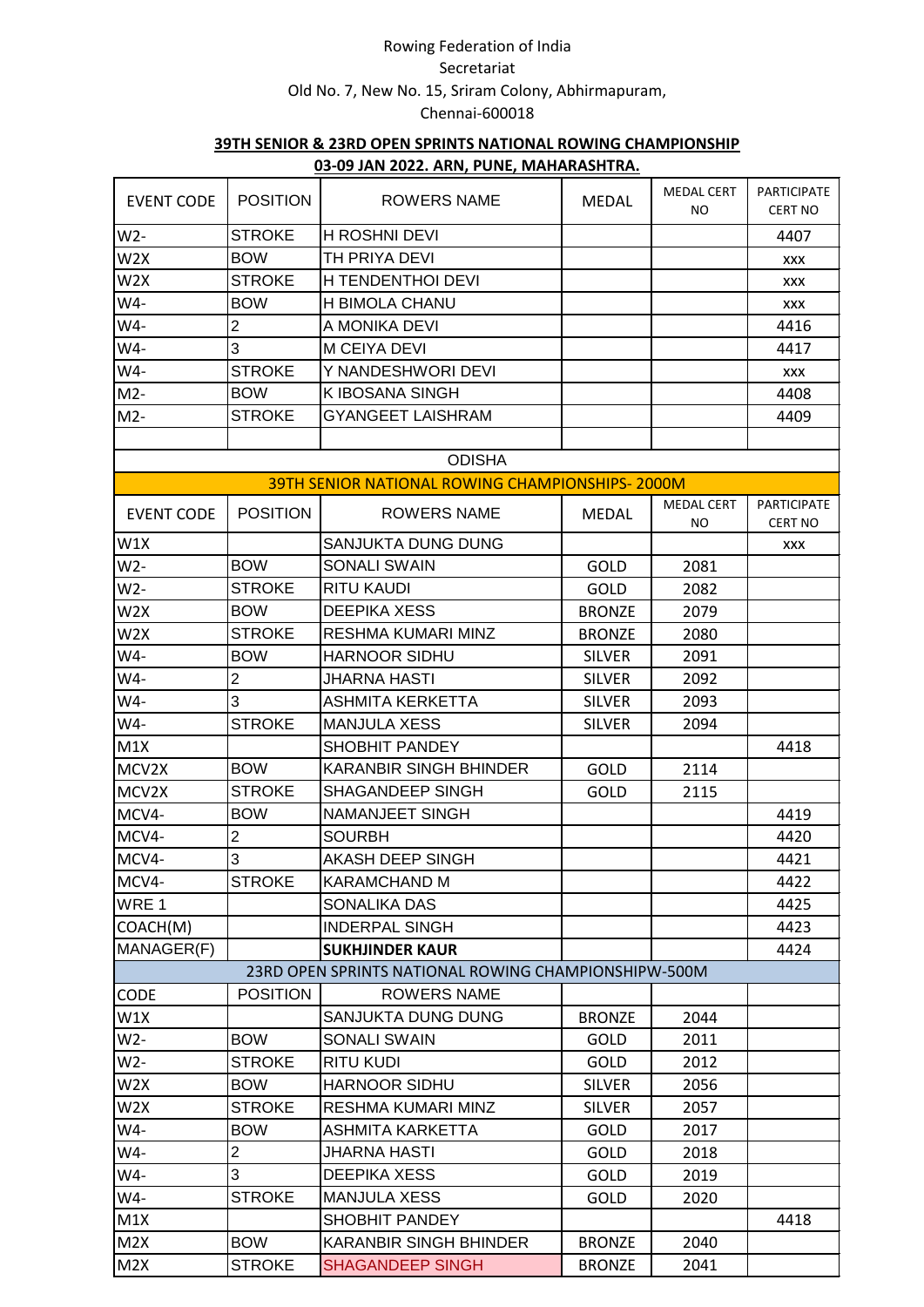| <b>EVENT CODE</b> | <b>POSITION</b> | <b>ROWERS NAME</b>                                     | <b>MEDAL</b>  | <b>MEDAL CERT</b><br>NO. | <b>PARTICIPATE</b><br><b>CERT NO</b> |
|-------------------|-----------------|--------------------------------------------------------|---------------|--------------------------|--------------------------------------|
| Mix 2X            | <b>BOW</b>      | <b>SHAGANDEEP SINGH</b>                                | GOLD          | 2002                     |                                      |
| Mix 2X            | <b>STROKE</b>   | SANJUKTA DUNG DUNG                                     | <b>GOLD</b>   | 2003                     |                                      |
|                   |                 |                                                        |               |                          |                                      |
|                   |                 | <b>PUNJAB</b>                                          |               |                          |                                      |
|                   |                 | <b>39TH SENIOR NATIONAL ROWING CHAMPIONSHIPS-2000M</b> |               |                          |                                      |
| <b>EVENT CODE</b> | <b>POSITION</b> | <b>ROWERS NAME</b>                                     | <b>MEDAL</b>  | <b>MEDAL CERT</b><br>NO. | <b>PARTICIPATE</b><br><b>CERT NO</b> |
| W1X               |                 | <b>NAVNEET KAUR</b>                                    |               |                          | XXX                                  |
| W4-               | <b>BOW</b>      | <b>RIYA SAINI</b>                                      |               |                          | 4426                                 |
| W4-               | $\overline{2}$  | <b>AVANTIKA</b>                                        |               |                          | 4427                                 |
| W4-               | 3               | <b>BEANT KAUR</b>                                      |               |                          | 4428                                 |
| W4-               | <b>STROKE</b>   | <b>MONIKA</b>                                          |               |                          | 4429                                 |
| $M2-$             | <b>BOW</b>      | <b>GURJOBANJOT SINGH</b>                               |               |                          | 4430                                 |
| $M2-$             | <b>STROKE</b>   | <b>HARDEEP SINGH</b>                                   |               |                          | 4431                                 |
| M2X               | <b>BOW</b>      | <b>KARAMJIT SINGH</b>                                  |               |                          | 4432                                 |
| M2X               | <b>STROKE</b>   | <b>KULWINDER SINGH</b>                                 |               |                          | 4433                                 |
| LM2X              | <b>BOW</b>      | <b>JASPREET SINGH</b>                                  | <b>BRONZE</b> | 2106                     |                                      |
| LM2X              | <b>STROKE</b>   | <b>BHAGWAN SINGH</b>                                   | <b>BRONZE</b> | 2107                     |                                      |
| $M4-$             | <b>BOW</b>      | <b>MANPREET SINGH</b>                                  |               |                          | 4434                                 |
| $M4-$             | $\overline{c}$  | KHUSPREET SINGH BRAR                                   |               |                          | 4436                                 |
| M4-               | 3               | <b>JASWINDER SINGH</b>                                 |               |                          | 4435                                 |
| M4-               | <b>STROKE</b>   | <b>JAGVIR SINGH</b>                                    |               |                          | 4437                                 |
| $M8+$             | <b>BOW</b>      | <b>MANPREET SINGH</b>                                  |               |                          | 4434                                 |
| $M8+$             | $\overline{2}$  | KHUSPREET SINGH BRAR                                   |               |                          | 4436                                 |
| $M8+$             | 3               | <b>JASWINDER SINGH</b>                                 |               |                          | 4435                                 |
| $M8+$             | 4               | <b>JAGVIR SINGH</b>                                    |               |                          | 4437                                 |
| $M8+$             | 5               | <b>RANJOT SINGH</b>                                    |               |                          | 4438                                 |
| $M8+$             | 6               | <b>SUKHVIR SINGH</b>                                   |               |                          | 4439                                 |
| $M8+$             | $\overline{7}$  | <b>JAGMEET SINGH</b>                                   |               |                          | 4440                                 |
| $M8+$             | <b>STROKE</b>   | <b>RANBIR SINGH</b>                                    |               |                          | 4441                                 |
| $M8+$             | <b>COX</b>      | <b>GURKIRAT SINGH</b>                                  |               |                          | 4442                                 |
| MCV2X             | <b>BOW</b>      | <b>HARVINDER SINGH CHEEMA</b>                          |               |                          | 4443                                 |
| MCV2X             | <b>STROKE</b>   | JAGSEER SINGH                                          |               |                          | 4444                                 |
| MCV4-             | <b>BOW</b>      | <b>SATNAM SINGH</b>                                    |               |                          | 4445                                 |
| MCV4-             | $\overline{2}$  | RAMANJEET SINGH                                        |               |                          | 4446                                 |
| MCV4-             | 3               | <b>GURPREET SINGH</b>                                  |               |                          | 4447                                 |
| MCV4-             | <b>STROKE</b>   | <b>GAGANDEEP SINGH</b>                                 |               |                          | 4448                                 |
| MRE 1             |                 | <b>SAWARAN SINGH VIRK</b>                              |               |                          | XXX                                  |
| COACH(M)          |                 | GURMAIL SINGH                                          |               |                          | 4449                                 |
| COACH(F)          |                 | <b>LACHHMAN SINGH</b>                                  |               |                          | 4450                                 |
| MANAGER(M)        |                 | <b>JASBIR SINGH GILL</b>                               |               |                          | 4451                                 |
|                   |                 | 23RD OPEN SPRINTS NATIONAL ROWING CHAMPIONSHIPW-500M   |               |                          |                                      |
| <b>CODE</b>       | <b>POSITION</b> | <b>ROWERS NAME</b>                                     |               |                          |                                      |
| W1X               |                 | <b>NAVNEET KAUR</b>                                    | GOLD          | 2042                     |                                      |
| W4-               | <b>BOW</b>      | <b>RIYA SAINI</b>                                      |               |                          | 4452                                 |
| W4-               | $\overline{c}$  | <b>AVANTIKA</b>                                        |               |                          | 4427                                 |
| W4-               | 3               | <b>BEANT KAUR</b>                                      |               |                          | 4428                                 |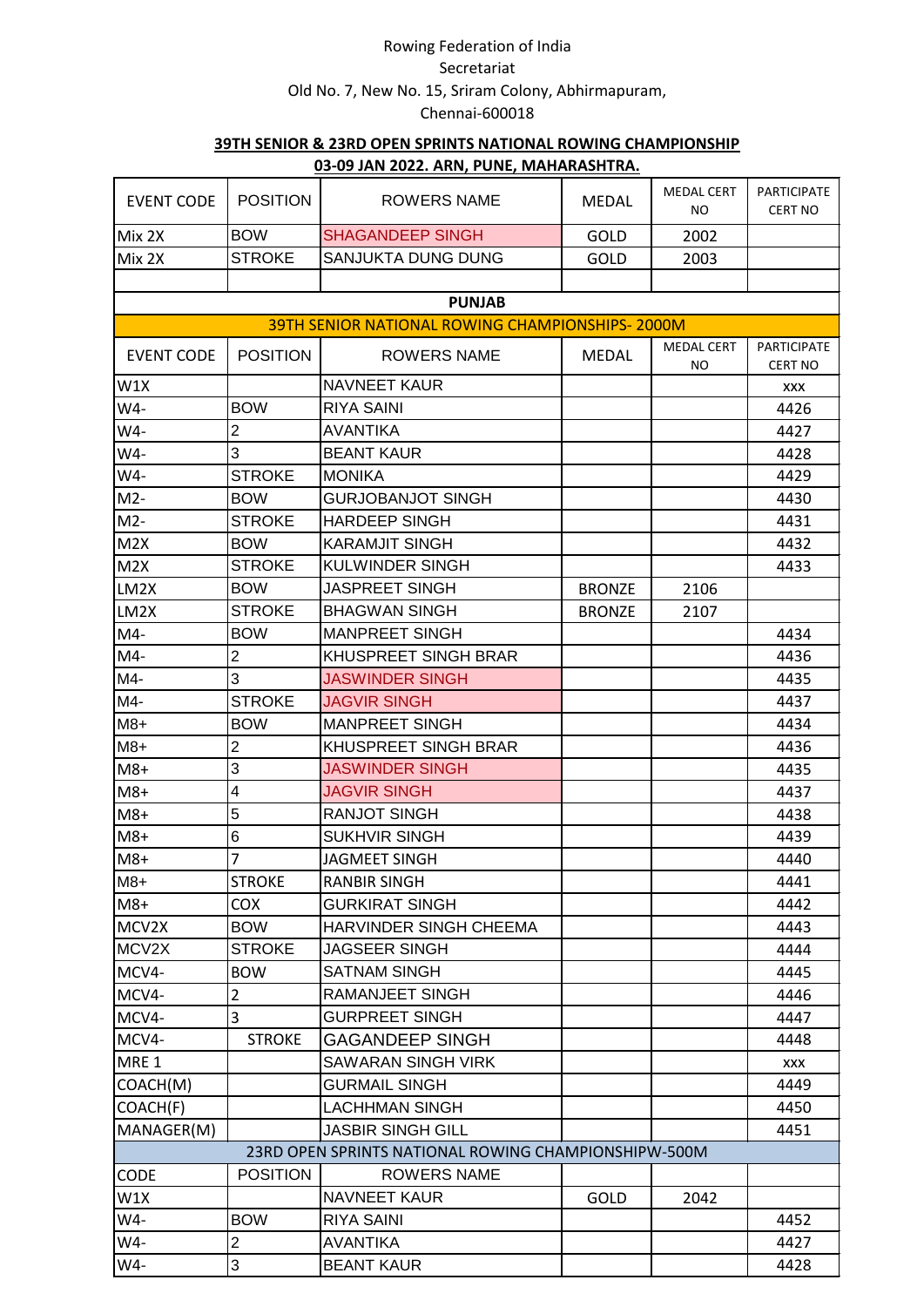| <b>EVENT CODE</b> | <b>POSITION</b> | <b>ROWERS NAME</b>                                     | <b>MEDAL</b>  | <b>MEDAL CERT</b><br>NO. | PARTICIPATE<br><b>CERT NO</b> |
|-------------------|-----------------|--------------------------------------------------------|---------------|--------------------------|-------------------------------|
| W4-               | <b>STROKE</b>   | <b>MONIKA</b>                                          |               |                          | 4429                          |
| M1X               |                 | JASPAL SINGH                                           |               |                          | 4453                          |
| $M2-$             | <b>BOW</b>      | <b>GURJOBANJOT SINGH</b>                               |               |                          | 4430                          |
| $M2-$             | <b>STROKE</b>   | <b>HARDEEP SINGH</b>                                   |               |                          | 4431                          |
| M2X               | <b>BOW</b>      | <b>HARVINDER SINGH CHEEMA</b>                          |               |                          | 4443                          |
| M2X               | <b>STROKE</b>   | <b>JAGSEER SINGH</b>                                   |               |                          | 4444                          |
| LM2X              | <b>BOW</b>      | <b>JASPREET SINGH</b>                                  | <b>BRONZE</b> | 2049                     |                               |
| LM2X              | <b>STROKE</b>   | <b>BHAGWAN SINGH</b>                                   | <b>BRONZE</b> | 2050                     |                               |
| M4-               | <b>BOW</b>      | VIPAN KAMBOJ                                           |               |                          | 4454                          |
| M4-               | $\overline{2}$  | <b>MANGAL SINGH</b>                                    |               |                          | 4455                          |
| M4-               | 3               | <b>MANPREET SINGH</b>                                  |               |                          | 4434                          |
| M4-               | <b>STROKE</b>   | <b>JAGVIR SINGH</b>                                    |               |                          | 4437                          |
| Mix 2X            | <b>BOW</b>      | <b>SAWARAN SINGH VIRK</b>                              |               |                          | 4457                          |
| Mix 2X            | <b>STROKE</b>   | <b>HARPREET KAUR</b>                                   |               |                          | 4456                          |
|                   |                 | <b>RAJASTHAN</b>                                       |               |                          |                               |
|                   |                 | <b>39TH SENIOR NATIONAL ROWING CHAMPIONSHIPS-2000M</b> |               |                          |                               |
| <b>EVENT CODE</b> | <b>POSITION</b> | <b>ROWERS NAME</b>                                     | <b>MEDAL</b>  | <b>MEDAL CERT</b>        | <b>PARTICIPATE</b>            |
|                   |                 | <b>DINESH KUMAR</b>                                    |               | ΝO                       | <b>CERT NO</b>                |
| M1X<br>$M2-$      |                 |                                                        |               |                          | 4458                          |
|                   | <b>BOW</b>      | TUSHAR<br><b>AMIT SINGH</b>                            |               |                          | 4459                          |
| $M2-$             | <b>STROKE</b>   |                                                        |               |                          | 4460                          |
| M2X               | <b>BOW</b>      | <b>MULA RAM</b>                                        |               |                          | 4461                          |
| M2X               | <b>STROKE</b>   | <b>MANISH YADAV</b>                                    |               |                          | 4462                          |
| LM2X              | <b>BOW</b>      | <b>AMAN</b>                                            |               |                          | 4463                          |
| LM2X              | <b>STROKE</b>   | <b>MANISH KUMAR DHAYAL</b>                             |               |                          | 4464                          |
| $M4-$             | <b>BOW</b>      | <b>RISHU</b>                                           |               |                          | 4465                          |
| $M4-$             | $\overline{c}$  | <b>BASIT ALI</b>                                       |               |                          | 4466                          |
| $M4-$             | 3               | <b>DEEPAK</b>                                          |               |                          | 4467                          |
| $M4-$             | <b>STROKE</b>   | <b>RAVINDER KUMAR</b>                                  |               |                          | 4468                          |
| MCV2X             | <b>BOW</b>      | <b>MOHIT</b>                                           |               |                          | 4469                          |
| MCV2X             | <b>STROKE</b>   | <b>NIRMAAN</b>                                         |               |                          | 4470                          |
| MCV4-             | <b>BOW</b>      | SONU KUMAR MEENA                                       | <b>BRONZE</b> | 2146                     |                               |
| MCV4-             | $\overline{c}$  | <b>ANKIT KUMAR</b>                                     | <b>BRONZE</b> | 2147                     |                               |
| MCV4-             | 3               | RAJ KUMAR                                              | <b>BRONZE</b> | 2148                     |                               |
| MCV4-             | <b>STROKE</b>   | VISHAL                                                 | <b>BRONZE</b> | 2149                     |                               |
| COACH(M)          |                 | <b>BAJRANG LAL TAKHAR</b>                              |               |                          | 4471                          |
| MANAGER(M)        |                 | YASIN KHAN                                             |               |                          | 4472                          |
|                   |                 | 23RD OPEN SPRINTS NATIONAL ROWING CHAMPIONSHIPW-500M   |               |                          |                               |
| <b>CODE</b>       | <b>POSITION</b> | <b>ROWERS NAME</b>                                     |               |                          |                               |
| M1X               |                 | <b>DINESH KUMAR</b>                                    |               |                          | 4458                          |
| $M2-$             | <b>BOW</b>      | <b>TUSHAR</b>                                          |               |                          | 4459                          |
| $M2-$             | <b>STROKE</b>   | <b>AMIT SINGH</b>                                      |               |                          | 4460                          |
| M2X               | <b>BOW</b>      | <b>MULA RAM</b>                                        |               |                          | 4461                          |
| M2X               | <b>STROKE</b>   | <b>MANISH YADAV</b>                                    |               |                          | 4462                          |
| LM2X              | <b>BOW</b>      | <b>AMAN</b>                                            |               |                          | 4463                          |
| LM2X              | <b>STROKE</b>   | <b>MANISH KUMAR DHAYAL</b>                             |               |                          | 4464                          |
| $M4-$             | <b>BOW</b>      | SONU KUMAR MEENA                                       |               |                          | <b>XXX</b>                    |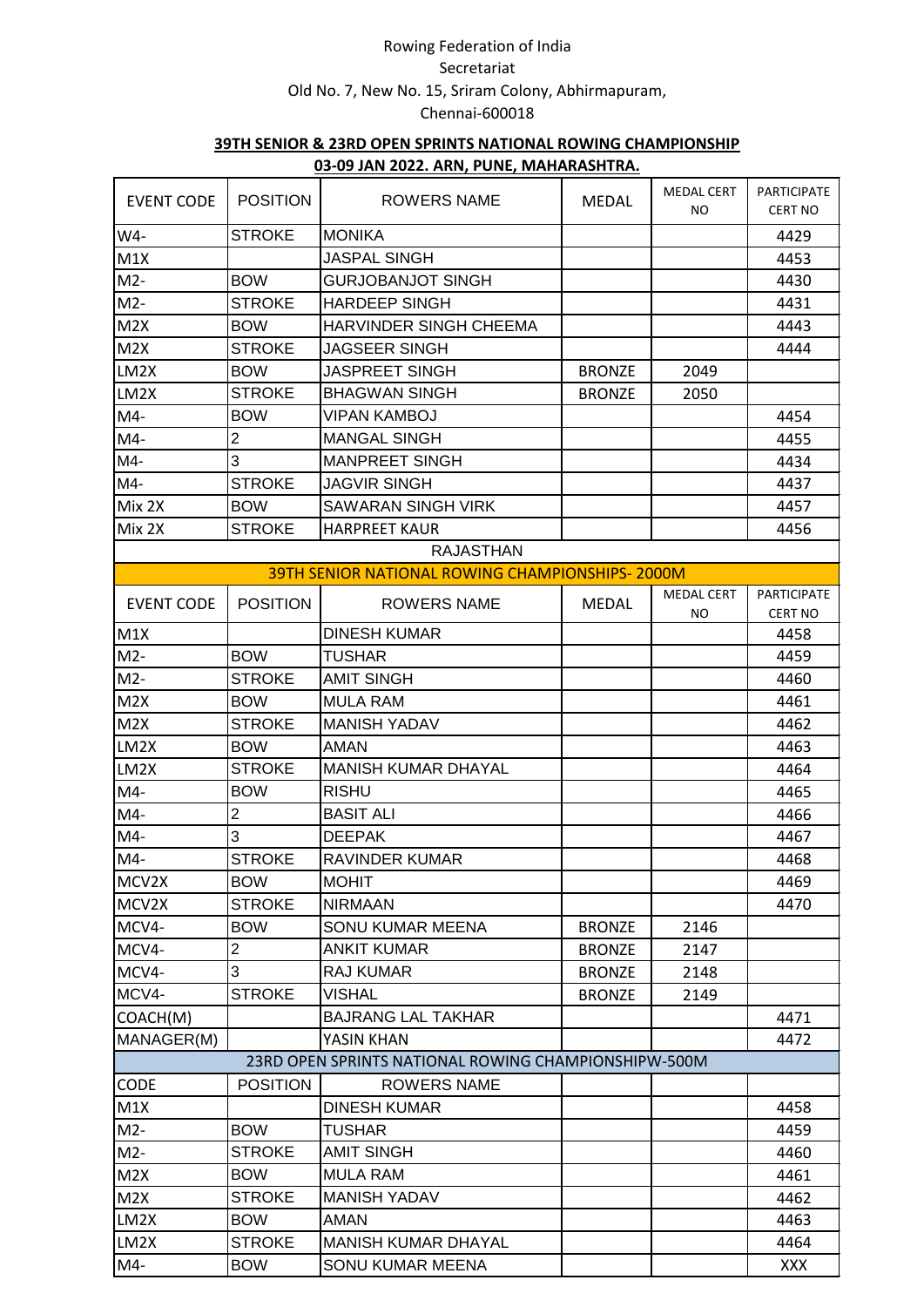| <b>EVENT CODE</b> | <b>POSITION</b> | <u>00-00 JAN 2022. ANN, LONE, MAHAMAJITINA.</u><br>ROWERS NAME | <b>MEDAL</b>  | <b>MEDAL CERT</b><br>NO. | <b>PARTICIPATE</b><br><b>CERT NO</b> |
|-------------------|-----------------|----------------------------------------------------------------|---------------|--------------------------|--------------------------------------|
| $M4-$             | $\overline{2}$  | <b>ANKIT KUMAR</b>                                             |               |                          | <b>XXX</b>                           |
| $M4-$             | 3               | <b>RAJ KUMAR</b>                                               |               |                          | XXX                                  |
| $M4-$             | <b>STROKE</b>   | <b>VISHAL</b>                                                  |               |                          | XXX                                  |
|                   |                 |                                                                |               |                          |                                      |
|                   |                 | SERVICES SPORTS CONTROL BOARD                                  |               |                          |                                      |
|                   |                 | <b>39TH SENIOR NATIONAL ROWING CHAMPIONSHIPS-2000M</b>         |               |                          |                                      |
| <b>EVENT CODE</b> | <b>POSITION</b> | <b>ROWERS NAME</b>                                             | <b>MEDAL</b>  | <b>MEDAL CERT</b><br>NO. | PARTICIPATE<br><b>CERT NO</b>        |
| M1X               |                 | <b>ARVIND SINGH</b>                                            | GOLD          | 2099                     |                                      |
| $M2-$             | <b>BOW</b>      | <b>PUNIT KUMAR</b>                                             | <b>GOLD</b>   | 2120                     |                                      |
| $M2-$             | <b>STROKE</b>   | <b>GURMEET SINGH</b>                                           | GOLD          | 2121                     |                                      |
| M2X               | <b>BOW</b>      | ARJUN LAL JAT                                                  | <b>SILVER</b> | 2110                     |                                      |
| M2X               | <b>STROKE</b>   | RAVI                                                           | <b>SILVER</b> | 2111                     |                                      |
| LM2X              | <b>BOW</b>      | <b>ASHISH PHUGAT</b>                                           | <b>SILVER</b> | 2104                     |                                      |
| LM2X              | <b>STROKE</b>   | SUKHJINDER SINGH                                               | <b>SILVER</b> | 2105                     |                                      |
| $M4-$             | <b>BOW</b>      | <b>JASVEER SINGH</b>                                           | GOLD          | 2116                     |                                      |
| M4-               | $\overline{c}$  | <b>BHEEM SINGH</b>                                             | GOLD          | 2117                     |                                      |
| $M4-$             | 3               | <b>NEETISH KUMAR</b>                                           | <b>GOLD</b>   | 2118                     |                                      |
| $M4-$             | <b>STROKE</b>   | <b>ASHISH</b>                                                  | <b>GOLD</b>   | 2119                     |                                      |
| $M8+$             | <b>BOW</b>      | <b>JASVEER SINGH</b>                                           | GOLD          | 2150                     |                                      |
| $M8+$             | $\overline{2}$  | <b>HARINDER SINGH</b>                                          | <b>GOLD</b>   | 2151                     |                                      |
| $M8+$             | 3               | <b>JASWINDER SINGH</b>                                         | GOLD          | 2152                     |                                      |
| $M8+$             | 4               | <b>BHEEM SINGH</b>                                             | <b>GOLD</b>   | 2153                     |                                      |
| $M8+$             | 5               | <b>NEERAJ</b>                                                  | GOLD          | 2154                     |                                      |
| $M8+$             | 6               | <b>JASMAIL SINGH</b>                                           | <b>GOLD</b>   | 2155                     |                                      |
| $M8+$             | $\overline{7}$  | <b>PUNIT KUMAR</b>                                             | <b>GOLD</b>   | 2156                     |                                      |
| $M8+$             | <b>STROKE</b>   | <b>GURMEET SINGH</b>                                           | GOLD          | 2157                     |                                      |
| $M8+$             | COX             | MUKUL KUMAR RAO                                                | <b>GOLD</b>   | 2158                     |                                      |
| PR3 M1X           |                 | <b>K NARAYANA</b>                                              | GOLD          | 2177                     |                                      |
| MRE <sub>2</sub>  |                 | <b>MANJEET KUMAR</b>                                           |               |                          | 4473                                 |
| COACH(M)          |                 | <b>KUDRAT ALI</b>                                              |               |                          | 4474                                 |
| COACH(F)          |                 | <b>ARUN KUMAR</b>                                              |               |                          | 4475                                 |
| MANAGER(M)        |                 | <b>MUJEEB RAHMAN</b>                                           |               |                          | 4476                                 |
|                   |                 | 23RD OPEN SPRINTS NATIONAL ROWING CHAMPIONSHIPW-500M           |               |                          |                                      |
| <b>CODE</b>       | <b>POSITION</b> | <b>ROWERS NAME</b>                                             |               |                          |                                      |
| M1X               |                 | <b>ARVIND SINGH</b>                                            | <b>SILVER</b> | 2052                     |                                      |
| $M2-$             | <b>BOW</b>      | <b>PUNIT KUMAR</b>                                             | GOLD          | 2029                     |                                      |
| $M2-$             | <b>STROKE</b>   | <b>GURMEET SINGH</b>                                           | GOLD          | 2030                     |                                      |
| M2X               | <b>BOW</b>      | <b>ARJUN LAL JAT</b>                                           | <b>SILVER</b> | 2038                     |                                      |
| M2X               | <b>STROKE</b>   | RAVI                                                           | <b>SILVER</b> | 2039                     |                                      |
| LM2X              | <b>BOW</b>      | <b>ASHISH PHUGAT</b>                                           |               |                          | <b>XXX</b>                           |
| LM2X              | <b>STROKE</b>   | <b>GAGANPREET SINGH</b>                                        |               |                          | 4477                                 |
| M4-               | <b>BOW</b>      | <b>JASVEER SINGH</b>                                           | GOLD          | 2060                     |                                      |
| M4-               | $\overline{c}$  | <b>BHEEM SINGH</b>                                             | GOLD          | 2061                     |                                      |
| $M4-$             | 3               | <b>NEETISH KUMAR</b>                                           | GOLD          | 2062                     |                                      |
| M4-               | <b>STROKE</b>   | <b>ASHISH</b>                                                  | GOLD          | 2063                     |                                      |
| PR3 M1X           |                 | K NARAYANA                                                     | GOLD          | 2008                     |                                      |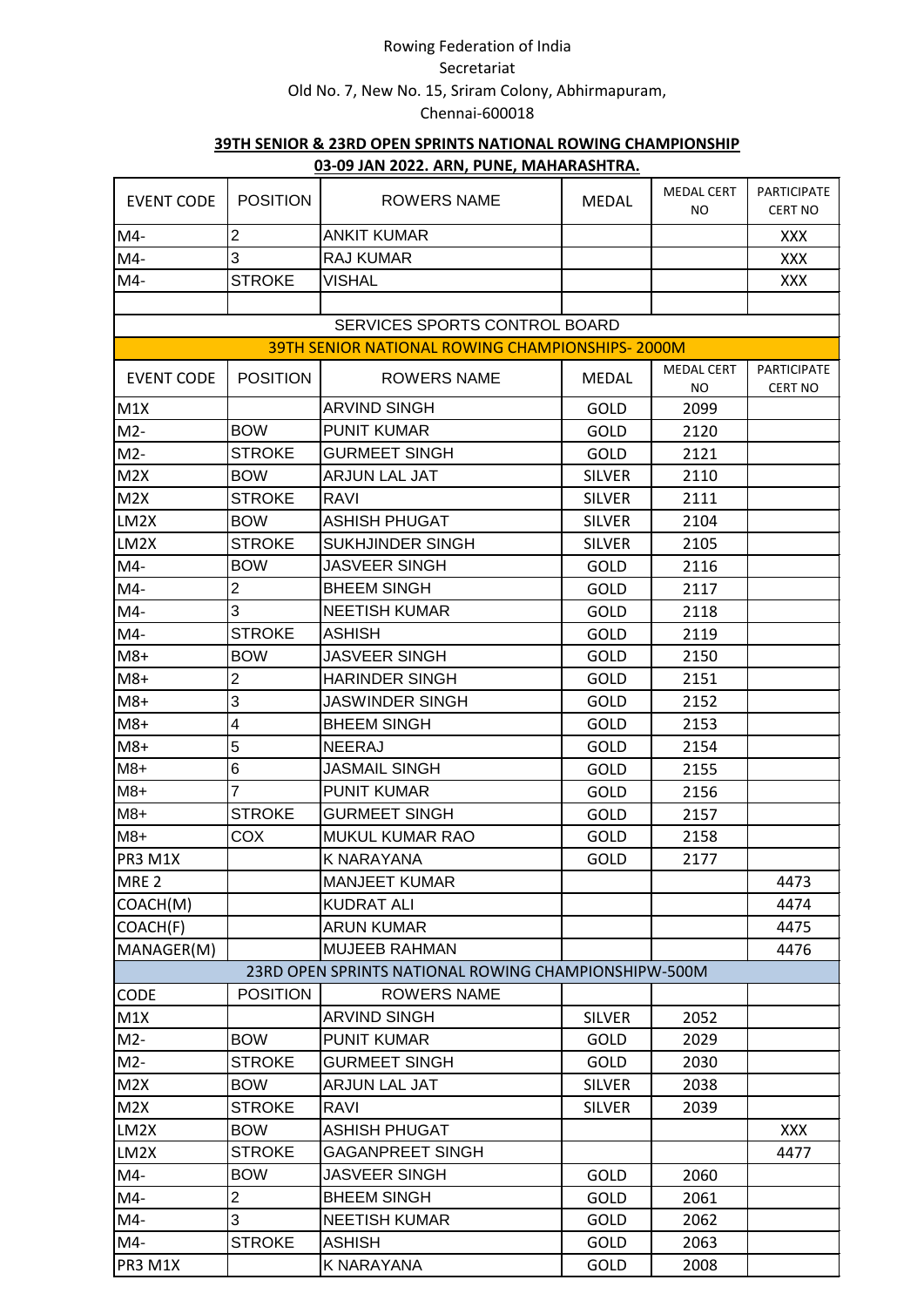| <b>EVENT CODE</b>       | <b>POSITION</b> | <b>ROWERS NAME</b>                                                   | <b>MEDAL</b>  | <b>MEDAL CERT</b><br>NO. | <b>PARTICIPATE</b><br><b>CERT NO</b> |
|-------------------------|-----------------|----------------------------------------------------------------------|---------------|--------------------------|--------------------------------------|
|                         |                 |                                                                      |               |                          |                                      |
|                         |                 | <b>TAMIL NADU</b><br>39TH SENIOR NATIONAL ROWING CHAMPIONSHIPS-2000M |               |                          |                                      |
| <b>EVENT CODE</b>       | <b>POSITION</b> | <b>ROWERS NAME</b>                                                   | <b>MEDAL</b>  | <b>MEDAL CERT</b>        | <b>PARTICIPATE</b>                   |
|                         | <b>BOW</b>      | AKILANDESHWARI                                                       |               | ΝO                       | <b>CERT NO</b>                       |
| $W2-$<br>$W2-$          | <b>STROKE</b>   | <b>JOTHIKA B</b>                                                     |               |                          | 4478                                 |
|                         | <b>BOW</b>      | <b>FATI SIUBA</b>                                                    |               |                          | <b>XXX</b>                           |
| W <sub>2</sub> X<br>W2X | <b>STROKE</b>   | <b>TULSI SRIRAM</b>                                                  |               |                          | <b>XXX</b><br>4479                   |
| W4-                     | <b>BOW</b>      | <b>TAMILSELVI S</b>                                                  |               |                          |                                      |
|                         |                 |                                                                      | <b>BRONZE</b> | 2095                     |                                      |
| W4-                     | $\overline{c}$  | <b>ROSE MASTICA MERIL</b>                                            | <b>BRONZE</b> | 2096                     |                                      |
| W4-                     | 3               | LAVANYA NAMBIYAR                                                     | <b>BRONZE</b> | 2097                     |                                      |
| W4-                     | STROKE          | <b>BAGAVATHI R</b>                                                   | <b>BRONZE</b> | 2098                     |                                      |
| MCV2X                   | <b>BOW</b>      | <b>M ARUN KUMAR</b>                                                  |               |                          | 4480                                 |
| MCV2X                   | <b>STROKE</b>   | <b>S GOWTHAM ENIAN</b>                                               |               |                          | 4481                                 |
| WRE 1                   |                 | <b>SARANYA</b>                                                       |               |                          | 4482                                 |
| MRE 1                   |                 | SATHYANARAYANAN                                                      |               |                          | 4483                                 |
| COACH(M)                |                 | <b>BHASKAR REDDY</b>                                                 |               |                          | 4484                                 |
|                         |                 | 23RD OPEN SPRINTS NATIONAL ROWING CHAMPIONSHIPW-500M                 |               |                          |                                      |
| <b>CODE</b>             | <b>POSITION</b> | <b>ROWERS NAME</b>                                                   |               |                          |                                      |
| $W2-$                   | <b>BOW</b>      | AKILANDESHWARI                                                       |               |                          | 4478                                 |
| $W2-$                   | <b>STROKE</b>   | <b>JOTHIKA B</b>                                                     | <b>BRONZE</b> | 2015                     |                                      |
| W2X                     | <b>BOW</b>      | <b>FATI SIUBA K</b>                                                  | <b>BRONZE</b> | 2016                     |                                      |
| W <sub>2</sub> X        | <b>STROKE</b>   | <b>TULSI SRIRAM</b>                                                  |               |                          | 4479                                 |
| W4-                     | <b>BOW</b>      | <b>TAMILSELVI S</b>                                                  |               |                          | <b>XXX</b>                           |
| W4-                     | $\overline{2}$  | <b>ROSE MASTICA MERIL</b>                                            |               |                          | <b>XXX</b>                           |
| W4-                     | 3               | <b>LAVANYA NAMBIYAR</b>                                              |               |                          | <b>XXX</b>                           |
| W4-                     | <b>STROKE</b>   | <b>BAGAVATHI R</b>                                                   |               |                          | XXX                                  |
| M2X                     | <b>BOW</b>      | <b>M ARUN KUMAR</b>                                                  |               |                          | 4480                                 |
| M2X                     | <b>STROKE</b>   | <b>S GOWTHAM ENIAN</b>                                               |               |                          | 4481                                 |
| Mix 2X                  | <b>BOW</b>      | D MADHUMITHA                                                         |               |                          | 4485                                 |
| Mix 2X                  | <b>STROKE</b>   | R HARIHARAN                                                          |               |                          | 4486                                 |
| WRE 1                   |                 | <b>SARANYA</b>                                                       |               |                          | 4487                                 |
| MRE 1                   |                 | SATHYANARAYANAN                                                      |               |                          | 4483                                 |
|                         |                 |                                                                      |               |                          |                                      |
|                         |                 | <b>TELANGANA</b>                                                     |               |                          |                                      |
|                         |                 | <b>39TH SENIOR NATIONAL ROWING CHAMPIONSHIPS-2000M</b>               |               |                          |                                      |
| <b>EVENT CODE</b>       | <b>POSITION</b> | ROWERS NAME                                                          | <b>MEDAL</b>  | <b>MEDAL CERT</b>        | <b>PARTICIPATE</b>                   |
| $W2-$                   | <b>BOW</b>      | K BHARATHI                                                           |               | NO.                      | <b>CERT NO</b><br>4487               |
| W2-                     | <b>STROKE</b>   | K KEERTHI RAM                                                        |               |                          | 4488                                 |
| W2X                     | <b>BOW</b>      | <b>B HEMALATHA</b>                                                   |               |                          | <b>XXX</b>                           |
| W <sub>2</sub> X        | <b>STROKE</b>   | <b>G GEETANJALI</b>                                                  |               |                          | XXX                                  |
| $M2-$                   | <b>BOW</b>      | <b>NAVEEN</b>                                                        |               |                          | 4489                                 |
| $M2-$                   | <b>STROKE</b>   | N GANGADHAR                                                          |               |                          | 4490                                 |
|                         | <b>BOW</b>      | K RAMU ANANTHA SAGAR                                                 |               |                          |                                      |
| M2X                     |                 |                                                                      |               |                          | 4491                                 |
| M2X                     | <b>STROKE</b>   | <b>NIJIL PM</b>                                                      |               |                          | <b>XXX</b>                           |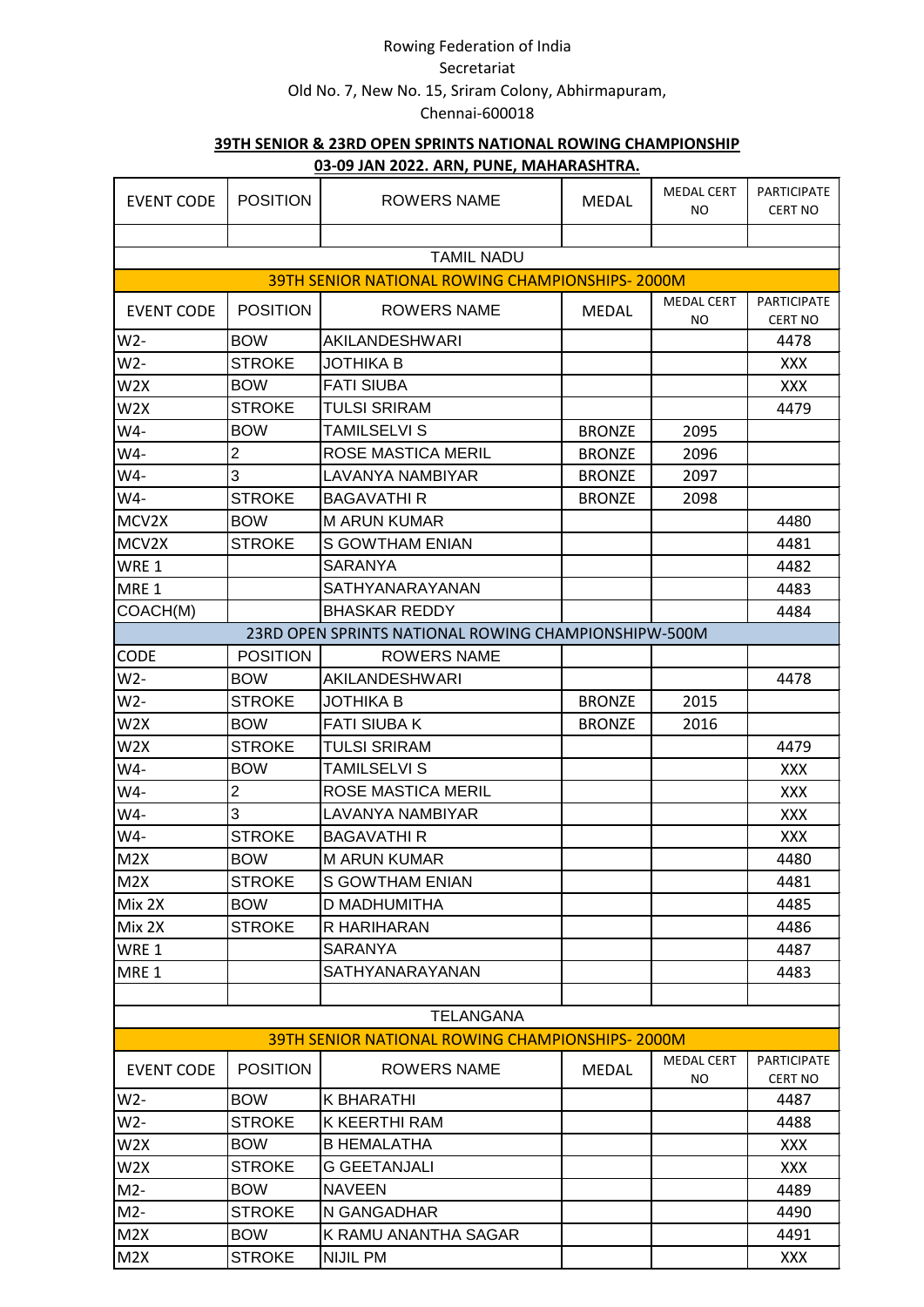| <b>EVENT CODE</b> | <b>POSITION</b>  | . <u>.</u><br><b>ROWERS NAME</b>                       | <b>MEDAL</b>  | <b>MEDAL CERT</b><br><b>NO</b> | PARTICIPATE<br><b>CERT NO</b> |
|-------------------|------------------|--------------------------------------------------------|---------------|--------------------------------|-------------------------------|
| LM <sub>2</sub> X | <b>BOW</b>       | <b>ADHARSH P</b>                                       |               |                                | 4492                          |
| LM2X              | <b>STROKE</b>    | JOBIN M D                                              |               |                                | 4493                          |
| $M4-$             | <b>BOW</b>       | <b>B BALA KRISHNA</b>                                  |               |                                | 4494                          |
| M4-               | $\boldsymbol{2}$ | <b>HARDEEP SINGH</b>                                   |               |                                | 4495                          |
| $M4-$             | 3                | <b>RAKESH VERMA</b>                                    |               |                                | 4496                          |
| $M4-$             | <b>STROKE</b>    | DEEPAK S/O BALBIR                                      |               |                                | 4497                          |
| $M8+$             | <b>BOW</b>       | <b>B BALA KRISHNA</b>                                  |               |                                | 4494                          |
| $M8+$             | $\overline{2}$   | PARVEEN S/O SATPAL SINGH                               |               |                                | 4498                          |
| $M8+$             | 3                | VICKKY S/O KAPTAN SINGH                                |               |                                | 4499                          |
| $M8+$             | 4                | <b>T SUNIL</b>                                         |               |                                | 4500                          |
| $M8+$             | 5                | NAVDEEP S/O BALJEET                                    |               |                                | 4501                          |
| $M8+$             | 6                | <b>HARDEEP SINGH</b>                                   |               |                                | 4495                          |
| $M8+$             | $\overline{7}$   | <b>RAKESH VERMA</b>                                    |               |                                | 4496                          |
| $M8+$             | <b>STROKE</b>    | DEEPAK S/O BALBIR                                      |               |                                | 4497                          |
| $M8+$             | <b>COX</b>       | V SRIKANTH                                             |               |                                | 4502                          |
| MCV4-             | <b>BOW</b>       | <b>SYED MOHAMMED NABIL K</b>                           |               |                                | 4503                          |
| MCV4-             | $\overline{2}$   | <b>S AJAY KANTH</b>                                    |               |                                | 4504                          |
| MCV4-             | $\overline{3}$   | D BHANU KUMAR                                          |               |                                | 4505                          |
| MCV4-             | <b>STROKE</b>    | <b>K SAI GANESH</b>                                    |               |                                | 4506                          |
| MRE <sub>1</sub>  |                  | M MAHESHWAR REDDY                                      |               |                                | 4507                          |
| MRE <sub>2</sub>  |                  | <b>MANJEET SINGH</b>                                   |               |                                | 4508                          |
| COACH(M)          |                  | <b>SATISH JOSHI</b>                                    |               |                                | 4509                          |
| COACH(F)          |                  | V VENKATESWARA RAO                                     |               |                                | 4510                          |
| MANAGER(M)        |                  | ANEESH BABU B                                          |               |                                | 4511                          |
|                   |                  | 23RD OPEN SPRINTS NATIONAL ROWING CHAMPIONSHIPW-500M   |               |                                |                               |
| <b>CODE</b>       | <b>POSITION</b>  | <b>ROWERS NAME</b>                                     |               |                                |                               |
| $W2-$             | <b>BOW</b>       | <b>K BHARATHI</b>                                      |               |                                | 4487                          |
| W2-               | <b>STROKE</b>    | K KEERTHI RAM                                          |               |                                | 4488                          |
| W <sub>2</sub> X  | <b>BOW</b>       | <b>B HEMALATHA</b>                                     | <b>BRONZE</b> | 2058                           |                               |
| W <sub>2</sub> X  | <b>STROKE</b>    | G GEETANJALI                                           | <b>BRONZE</b> | 2059                           |                               |
| $M2-$             | <b>BOW</b>       | VICKKY S/O KAPTAN SINGH                                |               |                                | 4499                          |
| $M2-$             | <b>STROKE</b>    | PARVEEN S/O SATPAL SINGH                               |               |                                | 4498                          |
| M2X               | <b>BOW</b>       | K RAMU ANANTHA SAGAR                                   |               |                                | 4491                          |
| M2X               | <b>STROKE</b>    | <b>NIJIL PM</b>                                        |               |                                | <b>XXX</b>                    |
| LM2X              | <b>BOW</b>       | ADHARSH P                                              |               |                                | 4492                          |
| LM2X              | <b>STROKE</b>    | <b>JOBIN MD</b>                                        |               |                                | 4493                          |
| $M4-$             | <b>BOW</b>       | <b>B BALA KRISHNA</b>                                  |               |                                | 4494                          |
| $M4-$             | $\overline{c}$   | <b>HARDEEP SINGH</b>                                   |               |                                | 4495                          |
| $M4-$             | 3                | RAKESH VERMA                                           |               |                                | 4496                          |
| M4-               | <b>STROKE</b>    | DEEPAK S/O BALBIR                                      |               |                                | 4497                          |
| Mix 2X            | <b>BOW</b>       | <b>G GEETANJALI</b>                                    | <b>SILVER</b> | 2004                           |                               |
| Mix 2X            | <b>STROKE</b>    | NIJIL PM                                               | <b>SILVER</b> | 2005                           |                               |
|                   |                  |                                                        |               |                                |                               |
|                   |                  | <b>UTTAR PRADESH</b>                                   |               |                                |                               |
|                   |                  | <b>39TH SENIOR NATIONAL ROWING CHAMPIONSHIPS-2000M</b> |               |                                |                               |
| <b>EVENT CODE</b> | <b>POSITION</b>  | <b>ROWERS NAME</b>                                     | <b>MEDAL</b>  | <b>MEDAL CERT</b><br><b>NO</b> | <b>PARTICIPATE</b><br>CERT NO |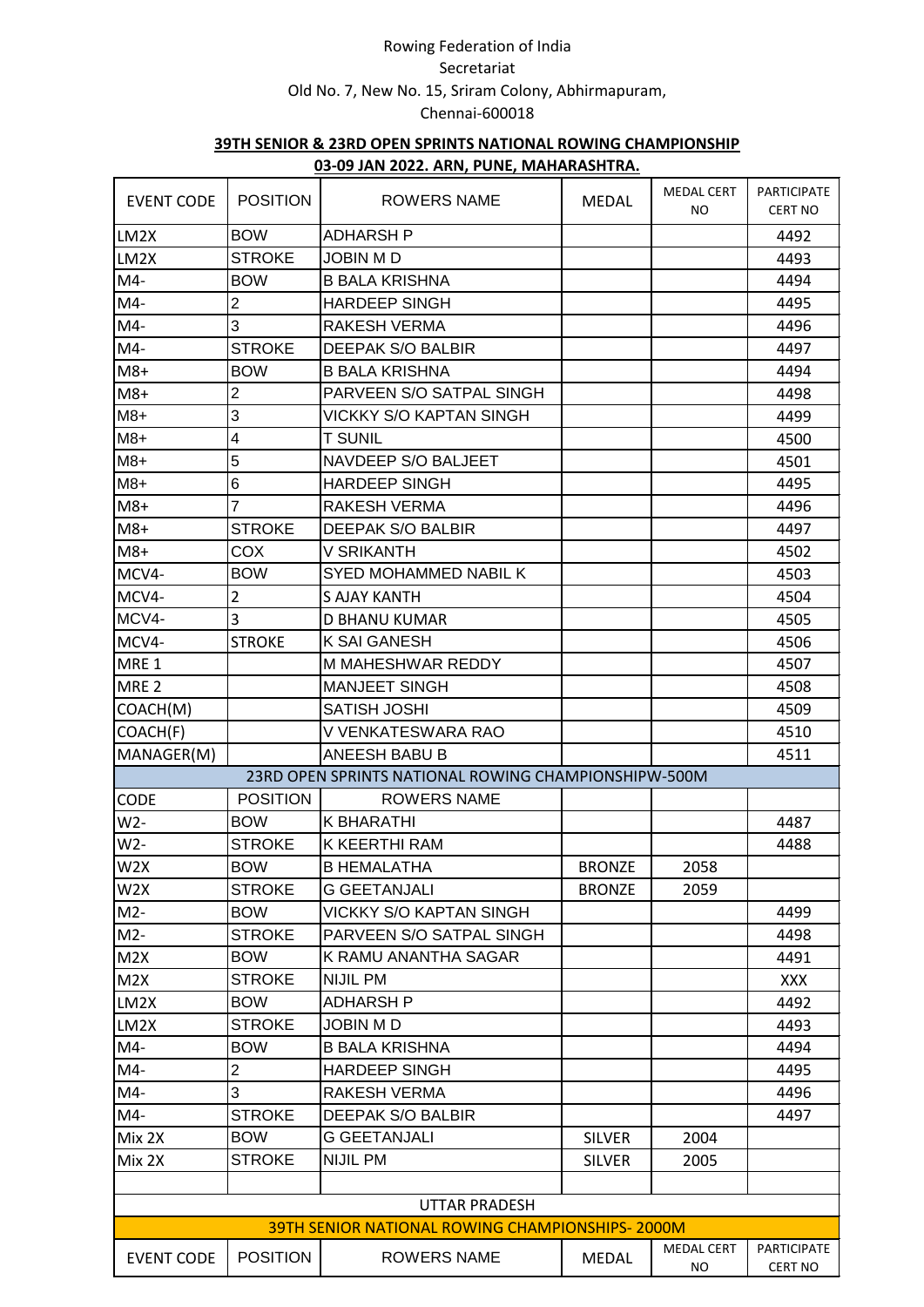|                   |                         | <u>03-09 JAIN ZUZZ. ANIV, FUINL, IVIANAIANAJNTINA.</u> |               |                          |                                           |
|-------------------|-------------------------|--------------------------------------------------------|---------------|--------------------------|-------------------------------------------|
| <b>EVENT CODE</b> | <b>POSITION</b>         | ROWERS NAME                                            | <b>MEDAL</b>  | <b>MEDAL CERT</b><br>NO. | PARTICIPATE<br><b>CERT NO</b>             |
| W1X               |                         | <b>KIRAN DEVI</b>                                      | <b>SILVER</b> | 2073                     |                                           |
| M1X               |                         | <b>UJJAWAL NISHAD</b>                                  |               |                          | 4512                                      |
| $M2-$             | <b>BOW</b>              | NARENDRA PRATAP SINGH                                  |               |                          | 4513                                      |
| $M2-$             | <b>STROKE</b>           | <b>AMIT KUMAR</b>                                      |               |                          | 4514                                      |
| M2X               | <b>BOW</b>              | <b>SHANI MISHRA</b>                                    |               |                          | 4515                                      |
| M2X               | <b>STROKE</b>           | RAJU KUMAR PASWAN                                      |               |                          | 4516                                      |
| $M4-$             | <b>BOW</b>              | <b>ASWANI SINGH</b>                                    |               |                          | 4517                                      |
| M4-               | $\overline{c}$          | <b>BIRENDER KUMAR YADAV</b>                            |               |                          | 4518                                      |
| $M4-$             | 3                       | <b>VIKAS KUMAR YADAV</b>                               |               |                          | 4519                                      |
| $M4-$             | <b>STROKE</b>           | <b>INDRAJEET YADAV</b>                                 |               |                          | 4520                                      |
| COACH(M)          |                         | <b>GANESH NISHAD</b>                                   |               |                          | 4521                                      |
| COACH(F)          |                         | RAJJAN PRASAD YADAV                                    |               |                          | 4522                                      |
| MANAGER(M)        |                         | <b>RAM KUMAR</b>                                       |               |                          | 4523                                      |
|                   |                         | 23RD OPEN SPRINTS NATIONAL ROWING CHAMPIONSHIPW-500M   |               |                          |                                           |
| CODE              | <b>POSITION</b>         | <b>ROWERS NAME</b>                                     |               |                          |                                           |
| W1X               |                         | <b>KIRAN DEVI</b>                                      |               |                          | XXX                                       |
| W <sub>2</sub> X  | <b>BOW</b>              | <b>SONALI NISHDA</b>                                   |               |                          | 4524                                      |
| W <sub>2</sub> X  | <b>STROKE</b>           | <b>SHRUTI NISHAD</b>                                   |               |                          | 4525                                      |
| M1X               |                         | <b>KARTIKEY NISHAD</b>                                 |               |                          | 4526                                      |
| $M2-$             | <b>BOW</b>              | <b>DIVANSHU NISHAD</b>                                 |               |                          | <b>NOT QUALIFY</b><br><b>OVER TIMINGS</b> |
| $M2-$             | <b>STROKE</b>           | PRANSHU NISHAD                                         |               |                          | NOT QUALIFY<br><b>OVER TIMINGS</b>        |
| M2X               | <b>BOW</b>              | YUVRAJ SINGH YADAV                                     |               |                          | 4527                                      |
| M2X               | <b>STROKE</b>           | <b>SHIVAM NISHAD</b>                                   |               |                          | 4528                                      |
| $M4-$             | <b>BOW</b>              | SACHIN KUMAR NISHAD                                    |               |                          | <b>NOT QUALIFY</b><br><b>OVER TIMINGS</b> |
| M4-               | $\overline{2}$          | <b>NITIN NISHAD</b>                                    |               |                          | <b>NOT QUALIFY</b><br><b>OVER TIMINGS</b> |
| M4-               | 3                       | <b>KESHAV KASHYAP</b>                                  |               |                          | NOT QUALIFY<br><b>OVER TIMINGS</b>        |
| $M4-$             | <b>STROKE</b>           | ANAND SRIVASTAVA                                       |               |                          | NOT QUALIFY<br><b>OVER TIMINGS</b>        |
| Mix 2X            | <b>BOW</b>              | <b>DIVYANI NISHAD</b>                                  |               |                          | NOT QUALIFY<br><b>OVER TIMINGS</b>        |
|                   | <b>STROKE</b>           | <b>BHARAT KUMAR</b>                                    |               |                          | NOT QUALIFY                               |
| Mix 2X            |                         |                                                        |               |                          | <b>OVER TIMINGS</b>                       |
|                   |                         |                                                        |               |                          |                                           |
|                   |                         | <b>UTTARAKHAND</b>                                     |               |                          |                                           |
|                   |                         | <b>39TH SENIOR NATIONAL ROWING CHAMPIONSHIPS-2000M</b> |               |                          |                                           |
| <b>EVENT CODE</b> | <b>POSITION</b>         | <b>ROWERS NAME</b>                                     | <b>MEDAL</b>  | <b>MEDAL CERT</b><br>NO  | <b>PARTICIPATE</b><br><b>CERT NO</b>      |
| M1X               |                         | YOGESH KUMAR                                           |               |                          | 4529                                      |
| M2X               | <b>BOW</b>              | <b>HARSH</b>                                           |               |                          | 4530                                      |
| M2X               | <b>STROKE</b>           | RAHUL CHAUDHARY                                        |               |                          | 4531                                      |
| $M8+$             | <b>BOW</b>              | <b>SANNEE KUMAR</b>                                    |               |                          | 4536                                      |
| $M8+$             | $\overline{c}$          | <b>KAPIL KUMAR</b>                                     |               |                          | 4537                                      |
| $M8+$             | 3                       | <b>DEEPAK MEHTA</b>                                    |               |                          | 4532                                      |
| $M8+$             | $\overline{\mathbf{4}}$ | <b>ASHISH KUMAR</b>                                    |               |                          | 4533                                      |
| $M8+$             | 5                       | <b>RAHUL KUMAR</b>                                     |               |                          | 4534                                      |
| $M8+$             | $\,6$                   | <b>ASHISH KUMAR</b>                                    |               |                          | 4538                                      |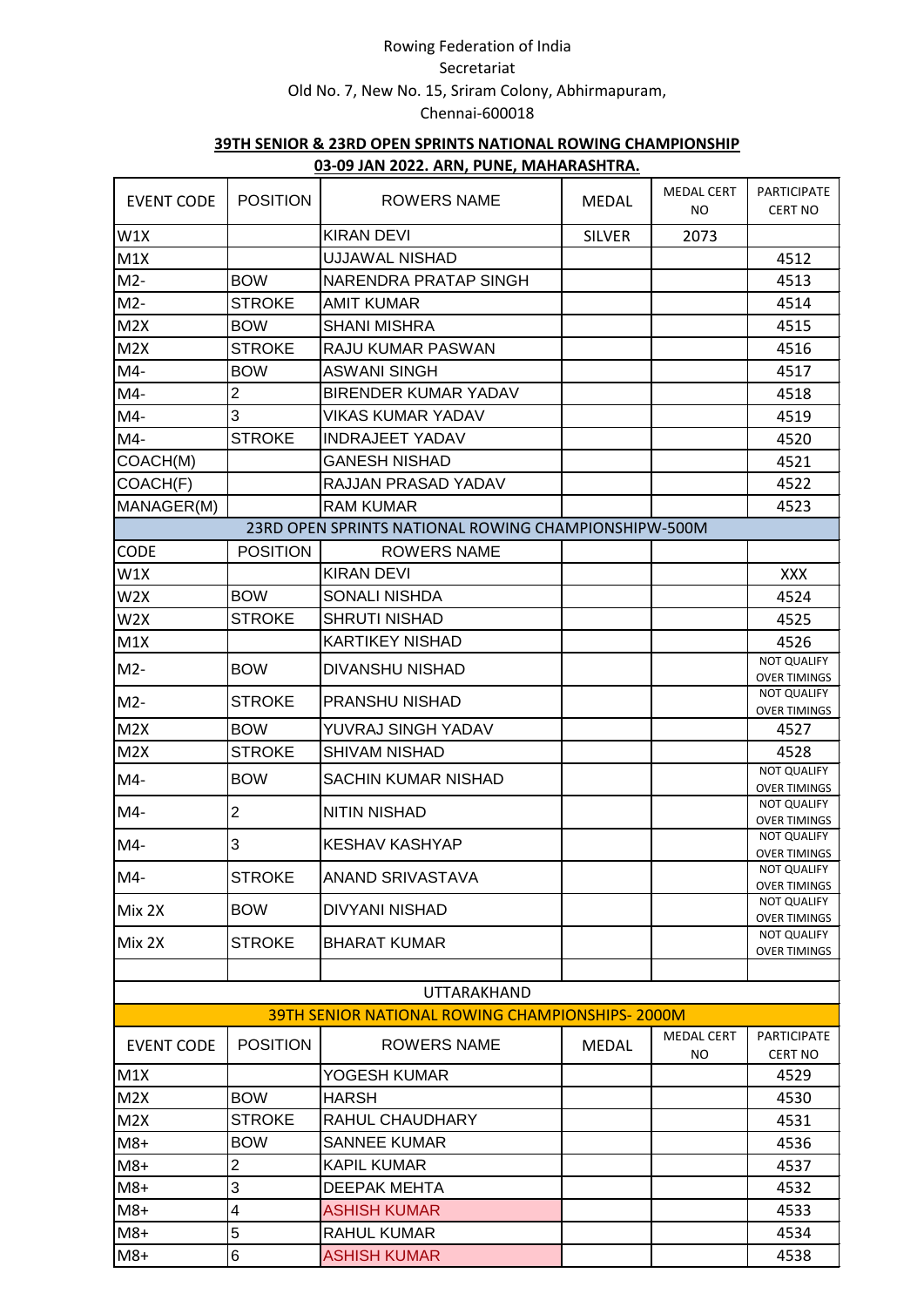|                                                      |                 | <u>03-03 JAN ZUZZ. ANN, FUNL, MAHANASHTINA.</u>      |              |                          |                                      |  |
|------------------------------------------------------|-----------------|------------------------------------------------------|--------------|--------------------------|--------------------------------------|--|
| <b>EVENT CODE</b>                                    | <b>POSITION</b> | ROWERS NAME                                          | <b>MEDAL</b> | <b>MEDAL CERT</b><br>NO. | <b>PARTICIPATE</b><br><b>CERT NO</b> |  |
| $M8+$                                                | $\overline{7}$  | <b>SANJAY</b>                                        |              |                          | 4539                                 |  |
| $M8+$                                                | <b>STROKE</b>   | <b>KULDEEP</b>                                       |              |                          | 4535                                 |  |
| $M8+$                                                | COX             | <b>SAGAR</b>                                         |              |                          | 4540                                 |  |
| MCV4-                                                | <b>BOW</b>      | <b>RAHUL KUMAR</b>                                   |              |                          | 4534                                 |  |
| MCV4-                                                | $\overline{2}$  | <b>KAPIL KUMAR</b>                                   |              |                          | 4537                                 |  |
| MCV4-                                                | 3               | <b>SANJAY</b>                                        |              |                          | 4539                                 |  |
| MCV4-                                                | <b>STROKE</b>   | <b>KULDEEP KUMAR</b>                                 |              |                          | 4535                                 |  |
| MRE <sub>1</sub>                                     |                 | SAGAR                                                |              |                          | 4540                                 |  |
| COACH(M)                                             |                 | <b>RAJEEV KUMAR</b>                                  |              |                          | 4541                                 |  |
| 23RD OPEN SPRINTS NATIONAL ROWING CHAMPIONSHIPW-500M |                 |                                                      |              |                          |                                      |  |
| $M2-$                                                | <b>BOW</b>      | <b>SANJAY</b>                                        |              |                          | 4539                                 |  |
| $M2-$                                                | <b>STROKE</b>   | <b>KAPIL KUMAR</b>                                   |              |                          | 4537                                 |  |
| M2X                                                  | <b>BOW</b>      | HARSH                                                |              |                          | 4530                                 |  |
| M2X                                                  | <b>STROKE</b>   | RAHUL CHAUDHARY                                      |              |                          | 4531                                 |  |
| $M4-$                                                | <b>BOW</b>      | <b>DEEPAK MEHTA</b>                                  |              |                          | 4532                                 |  |
| $M4-$                                                | $\overline{2}$  | <b>ASHISH KUMAR</b>                                  |              |                          | 4533                                 |  |
| $M4-$                                                | 3               | <b>RAHUL KUMAR</b>                                   |              |                          | 4534                                 |  |
| $M4-$                                                | <b>STROKE</b>   | <b>KULDEEP KUMAR</b>                                 |              |                          | 4535                                 |  |
|                                                      |                 |                                                      |              |                          |                                      |  |
|                                                      |                 | <b>WEST BENGAL</b>                                   |              |                          |                                      |  |
|                                                      |                 | 39TH SENIOR NATIONAL ROWING CHAMPIONSHIPS-2000M      |              |                          |                                      |  |
| <b>EVENT CODE</b>                                    | <b>POSITION</b> | <b>ROWERS NAME</b>                                   | <b>MEDAL</b> | <b>MEDAL CERT</b><br>NO. | <b>PARTICIPATE</b><br><b>CERT NO</b> |  |
| $M2-$                                                | <b>BOW</b>      | <b>ABHISHEK JAISWAL</b>                              |              |                          | 4557                                 |  |
| $M2-$                                                | <b>STROKE</b>   | RHITAM BHATTACHARJEE                                 |              |                          | 4543                                 |  |
| MCV2X                                                | <b>BOW</b>      | <b>SOUMAVA SEN</b>                                   |              |                          | 4544                                 |  |
| MCV2X                                                | <b>STROKE</b>   | PRATHAMESH MUKHERJEE                                 |              |                          | 4545                                 |  |
| MCV4-                                                | <b>BOW</b>      | ROHIT KUMAR SINGH                                    |              |                          | 4546                                 |  |
| MCV4-                                                | $\overline{2}$  | JUMAN ALI                                            |              |                          | 4547                                 |  |
| MCV4-                                                | 3               | <b>ISHAN MUKHERJI</b>                                |              |                          | 4558                                 |  |
| MCV4-                                                | <b>STROKE</b>   | SANKALPA SAHA                                        |              |                          | 4549                                 |  |
|                                                      |                 | 23RD OPEN SPRINTS NATIONAL ROWING CHAMPIONSHIPW-500M |              |                          |                                      |  |
| <b>CODE</b>                                          | <b>POSITION</b> | ROWERS NAME                                          |              |                          |                                      |  |
| W4-                                                  | <b>BOW</b>      | YASHITA CHORARIA                                     |              |                          | 4550                                 |  |
| W4-                                                  | 2               | DEBANJALI MAJUMDAR                                   |              |                          | 4551                                 |  |
| W4-                                                  | 3               | SONY KUMARI SINGH                                    |              |                          | 4552                                 |  |
| W4-                                                  | <b>STROKE</b>   | <b>KASTURI ROY</b>                                   |              |                          | 4553                                 |  |
| $M2-$                                                | <b>BOW</b>      | RITESH PRASAD                                        |              |                          | 4554                                 |  |
| $M2-$                                                | <b>STROKE</b>   | AYANAVA DAS                                          |              |                          | 4555                                 |  |
| M2X                                                  | <b>BOW</b>      | <b>JUMAN ALI</b>                                     |              |                          | 4547                                 |  |
| M2X                                                  | <b>STROKE</b>   | SAKALPA SAHA                                         |              |                          | 4549                                 |  |
| LM2X                                                 | <b>BOW</b>      | <b>SOUMAVA SEN</b>                                   |              |                          | 4544                                 |  |
| LM2X                                                 | <b>STROKE</b>   | <b>PRATHAMESH MUHERJEE</b>                           |              |                          | 4545                                 |  |
| M4-                                                  |                 | ROHIT KUMAR SINGH                                    |              |                          | 4546                                 |  |
| M4-                                                  |                 | RHITAM BHATTACHARJEE                                 |              |                          | 4543                                 |  |
| M4-                                                  |                 | ABHISHEK JAISWAL                                     |              |                          | 4542                                 |  |
| M4-                                                  |                 | SANGLAP BOSE                                         |              |                          | 4556                                 |  |